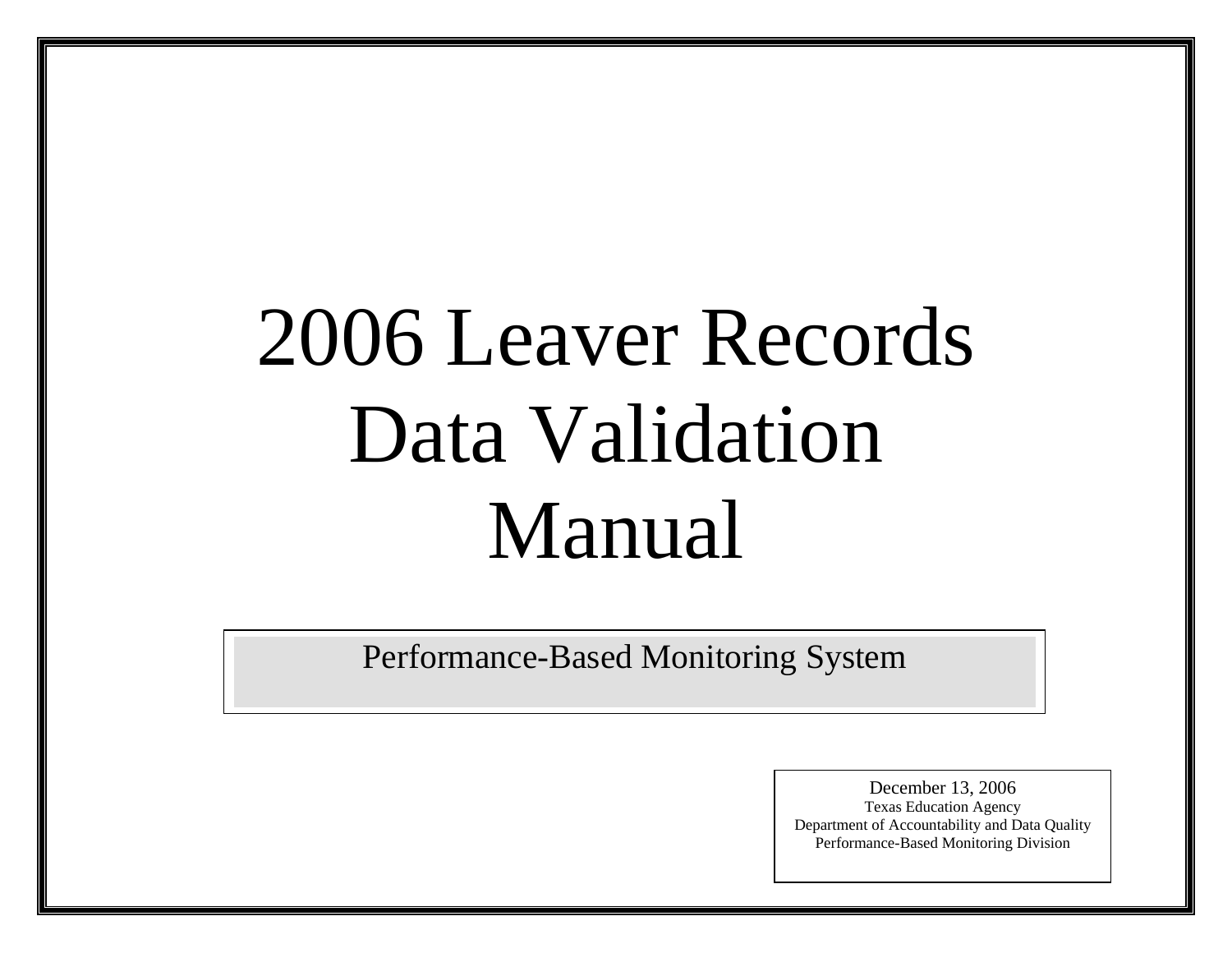**Copyright © Notice** The materials are copyrighted © and trademarked ™ as the property of the Texas Education Agency (TEA) and may not be reproduced without the express written permission of TEA, except under the following conditions:

- 1) Texas public school districts, charter schools, and Education Service Centers may reproduce and use copies of the Materials and Related Materials for the districts' and schools' educational use without obtaining permission from TEA.
- 2) Residents of the state of Texas may reproduce and use copies of the Materials and Related Materials for individual personal use only without obtaining written permission of TEA.
- 3) Any portion reproduced must be reproduced in its entirety and remain unedited, unaltered and unchanged in any way.
- 4) No monetary charge can be made for the reproduced materials or any document containing them; however, a reasonable charge to cover only the cost of reproduction and distribution may be charged.

Private entities or persons located in Texas that are **not** Texas public school districts, Texas Education Service Centers, or Texas charter schools **or** any entity, whether public or private, educational or non-educational, located **outside the state of Texas** *MUST* obtain written approval from TEA and will be required to enter into a license agreement that may involve the payment of a licensing fee or a royalty.

For information contact:

 Office of Copyrights, Trademarks, License Agreements, and Royalties Texas Education Agency 1701 N. Congress Ave. Austin, TX 78701-1494 Phone: (512) 463-9270 Email: [copyrights@tea.state.tx.us](mailto:copyrights@tea.state.tx.us)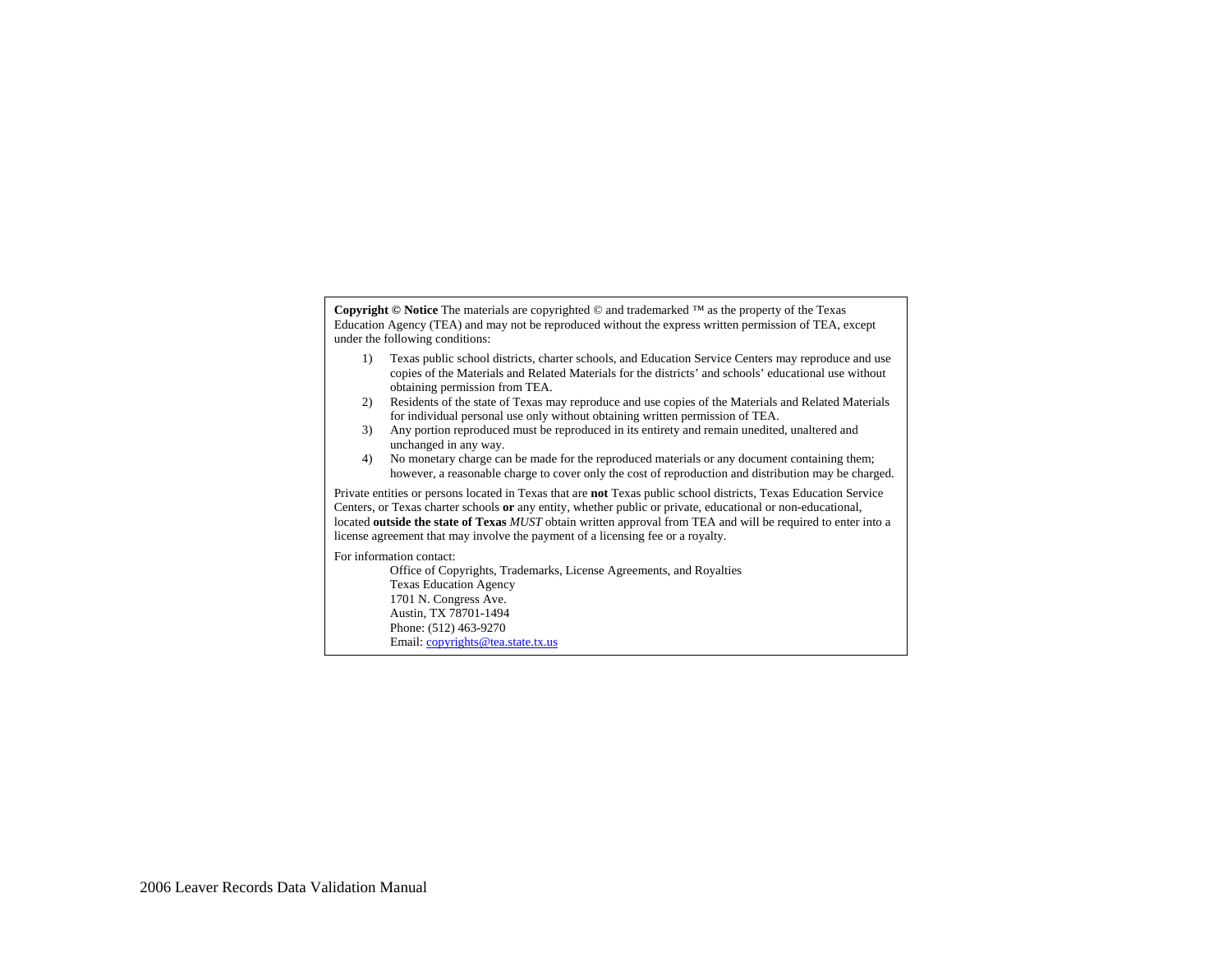## **Table of Contents** 2006 Leaver Records Data Validation Manual

## **Section I: Introduction**

## **Section II: 2006 Data Validation Indicators**

## **Section III: Comments and Questions**

## **Section IV: Appendix**

| District Type Descriptions. |  |
|-----------------------------|--|
|-----------------------------|--|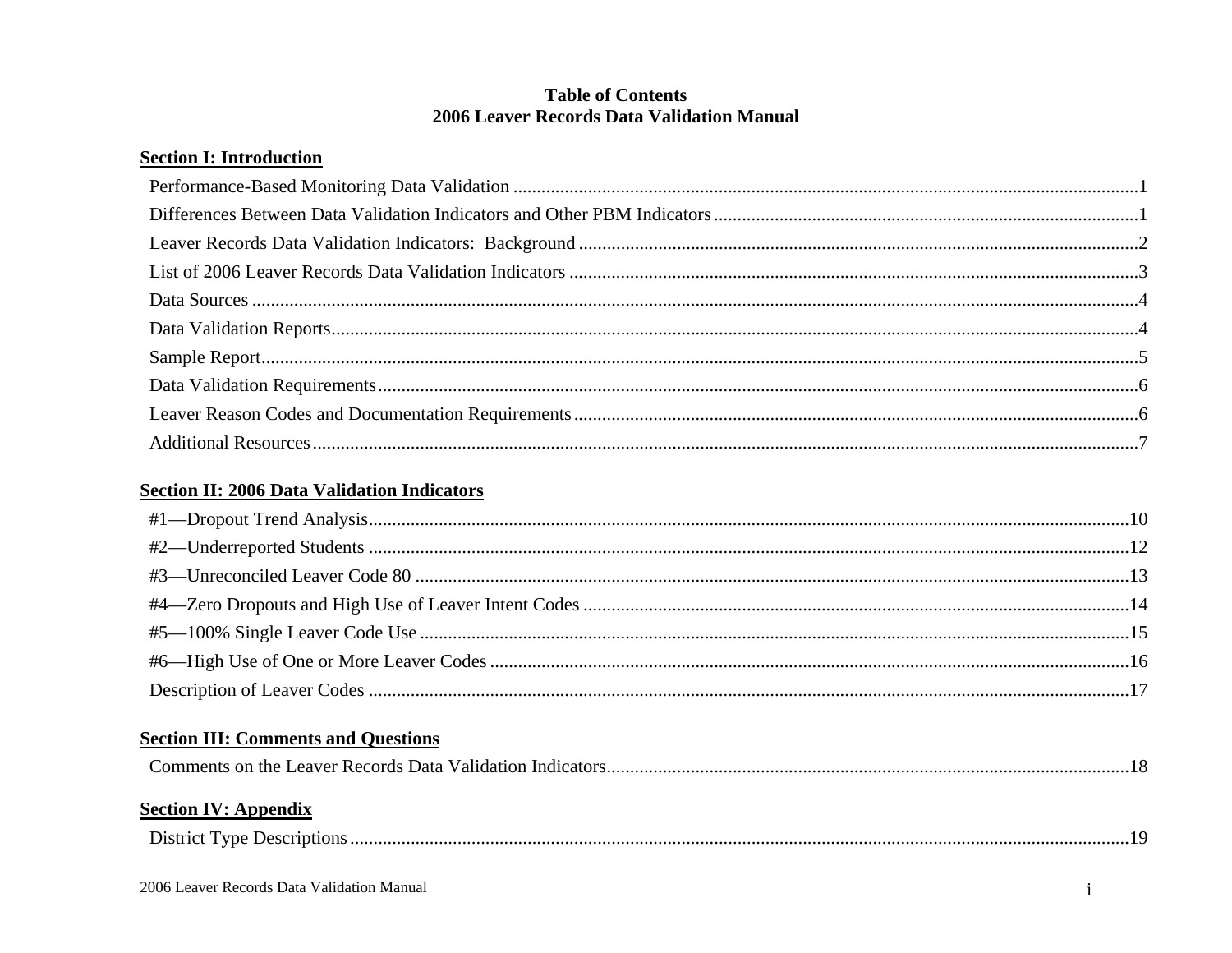# *Performance-Based Monitoring Data Validation*

The Performance-Based Monitoring (PBM) system, which was developed in 2003 in response to state and federal statute, is a comprehensive system designed to improve student performance and program effectiveness. The PBM system is a data-driven system that uses performance and program effectiveness data submitted to the state by local education agencies (LEAs); therefore, the integrity of that data is critical. To ensure data integrity, the PBM system includes annual data validation analyses that use a variety of indicators to examine district leaver and dropout data, student assessment data, and discipline data. Additional data analyses are conducted as necessary to ensure the data submitted to the Texas Education Agency (TEA) are accurate and reliable.

# *Differences Between Data Validation Indicators and Other PBM Indicators*

There are key differences between the data validation indicators that are used as part of the PBM system and the performance indicators that are used in the Performance-Based Monitoring Analysis System (PBMAS). A PBMAS performance indicator yields a *definitive* result, e.g., 100% of an LEA's graduates completed the Recommended High School Program. A data validation indicator typically *suggests* an anomaly that a local review may ultimately determine is not anomalous. For example, an LEA may report all of its leavers as intending to enroll in a private school. This single use of a leaver code for all leavers within a given year may suggest a data anomaly. However, the LEA may determine, after a local review and verification process, that the exclusive use of one particular leaver code can be validated.

Because a PBMAS performance indicator yields a definitive result, an LEA's performance on PBMAS indicators is made *public*. Because a data validation indicator typically yields a result that is suggestive, but may not be definitive, an LEA's initial results on these indicators are *not made public*. Results of the data validation indicators are only released on the Texas Education Agency Secure Environment (TEASE).

Another difference between PBMAS performance indicators and PBM data validation indicators is standards. A PBMAS performance indicator is based on a *standard* that is made public with as much advance notice as possible and that all LEAs can achieve over time. The goal for LEAs on PBMAS performance indicators is progress toward the standard over time. A data validation indicator is typically based on an *annual review of data trends* in an attempt to identify what data may be anomalous or what trends can be observed. Standards on individual data validation indicators generally are not, and generally cannot be, made public in advance, although there are some exceptions (e.g., underreported students). The goal for LEAs on PBM data validation indicators is 100% data accuracy each year in the data that are collected and submitted by the LEA.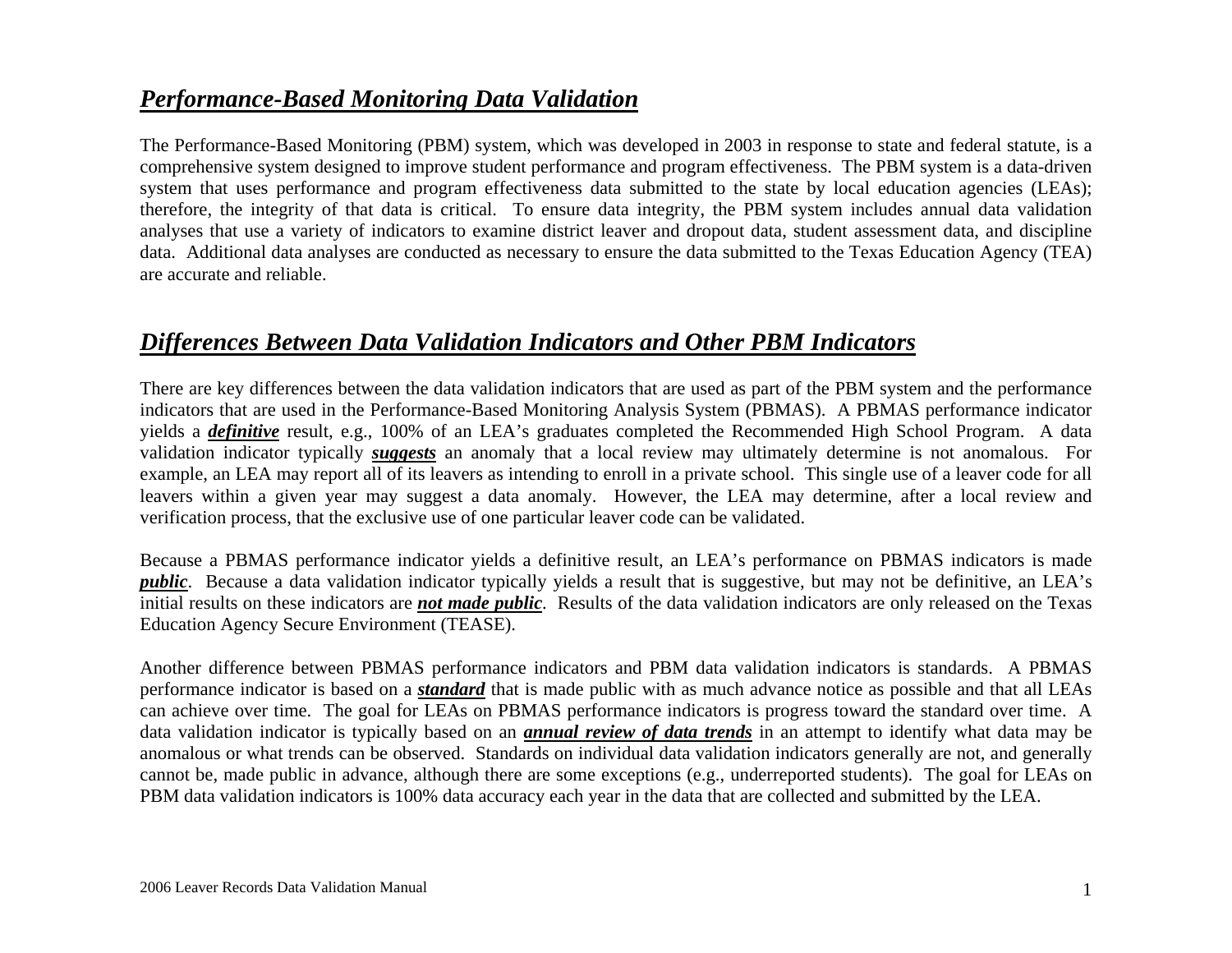The required response by the LEA is also different depending on whether the LEA is identified under a PBMAS performance indicator or a PBM data validation indicator. LEAs that are identified with a PBMAS performance indicator concern are generally expected to (a) improve performance; and/or (b) if the identification of a performance indicator concern occurred because of inaccurate data, improve data collection and submission procedures. LEAs that are identified as a result of a data validation indicator are generally expected to (a) validate that their data are, in fact, correct; and (b) if correct data reflect a program implementation concern, address that concern; or (c) if their identification occurred because of incorrect data, improve local data collection and submission procedures.

By their very nature and purpose, data validation indicators may identify some LEAs that are collecting and reporting data that are entirely accurate. **Validating accurate data is a critical part of the process that is necessary to validate and safeguard the integrity of the overall PBM system.** As such, the process that LEAs engage in to either validate the accuracy of their data or determine that erroneous data were collected and/or submitted is fundamental to the integrity of the entire system.

# *Leaver Records Data Validation Indicators: Background*

Prior to the 1997-1998 school year, districts were required to report only students who graduated or dropped out, not students who left school for other reasons. Beginning with the 1997-1998 school year, districts were required to report a **leaver** record through the Public Education Information Management System (PEIMS) for all Grade 7-12 students: students who withdrew because they graduated or dropped out and students who left school for other reasons. Since that time, the integrity of leaver records has been evaluated annually by the Texas Education Agency (TEA) through various indicators and data analyses.

Statutory requirements have also guided TEA's leaver records data validation efforts. During the  $78<sup>th</sup>$  Legislature Regular Session (2003), a new section of Texas Education Code (§39.055) was added to require an annual electronic audit of dropout records and a report based on the findings of the audit:

TEC §39.055. Annual Audit of Dropout Records; Report. (a) The commissioner shall develop a process for auditing school district dropout records electronically. The commissioner shall also develop a system and standards for review of the audit or use systems already available at the agency. The system must be designed to identify districts that are at high risk of having inaccurate dropout records and that, as a result, require on-site monitoring of dropout records. If the electronic audit of a district's dropout records indicates that a district is not at high risk of having inaccurate dropout records, the district may not be subject to on-site monitoring under this subsection. If the risk-based system indicates that a district is at high risk of having inaccurate dropout records, the district is entitled to an opportunity to respond to the commissioner's determination before on-site monitoring may be conducted. The district must respond not later than the 30th day after the date the commissioner notifies the district of the commissioner's determination. If the district's response does not change the commissioner's determination that the district is at high risk of having inaccurate dropout records or if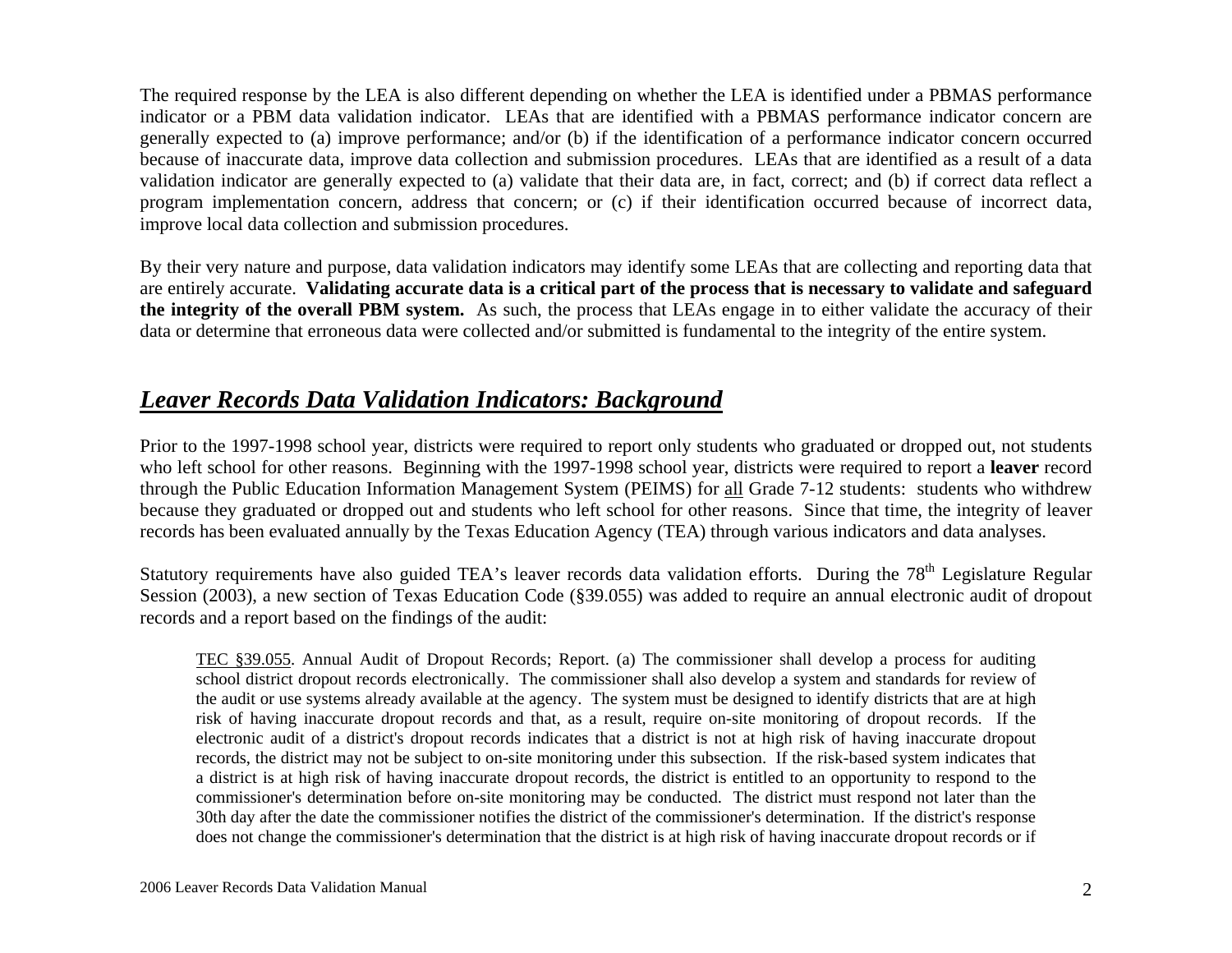the district does not respond in a timely manner, the commissioner shall order agency staff to conduct on-site monitoring of the district's dropout records.

(b) to (d) Repealed by Acts 2003,  $78^{th}$  Leg., ch. 201, § 61(1); Acts 2003,  $78^{th}$  Leg., ch. 903, § 4.

(e) The commissioner shall notify the board of trustees of a school district of any objection the commissioner has to the district's dropout data, any violation of sound accounting practices or of a law or rule revealed by the data, or any recommendation by the commissioner concerning the data. If the data reflect that a penal law has been violated, the commissioner shall notify the county attorney, district attorney, or criminal district attorney, as appropriate, and the attorney general. The commissioner is entitled to access to all district records the commissioner considers necessary or appropriate for the review, analysis, or approval of district dropout data.

# *List of 2006 Leaver Records Data Validation Indicators*

Six data validation indicators have been developed to meet the statutory requirements described above. Detailed information on all of these indicators is provided in the next section of this manual.

- 1. Dropout Trend Analysis
- 2. Underreported Students
- 3. Unreconciled Leaver Code 80
- 4. Zero Dropouts and High Use of Leaver Intent Codes

**. . .** 

- 5. 100% Single Leaver Code Use
- 6. High Use of One or More Leaver Codes

One of these indicators (Dropout Trend Analysis) is based on a **district type** comparison of districts to other districts with similar characteristics. District type combines several elements, such as size, growth rates, student economic status and proximity to urban areas, in its categorization process. The nine district types are: (1) Major Urban; (2) Major Suburban; (3) Other Central City; (4) Other Central City Suburban; (5) Independent Town; (6) Non-Metro: Fast Growing; (7) Non-Metro: Stable; (8) Rural; and (9) Charter. More detailed information about each of these nine district types, including examples of districts that fall into each type, can be found in Appendix A.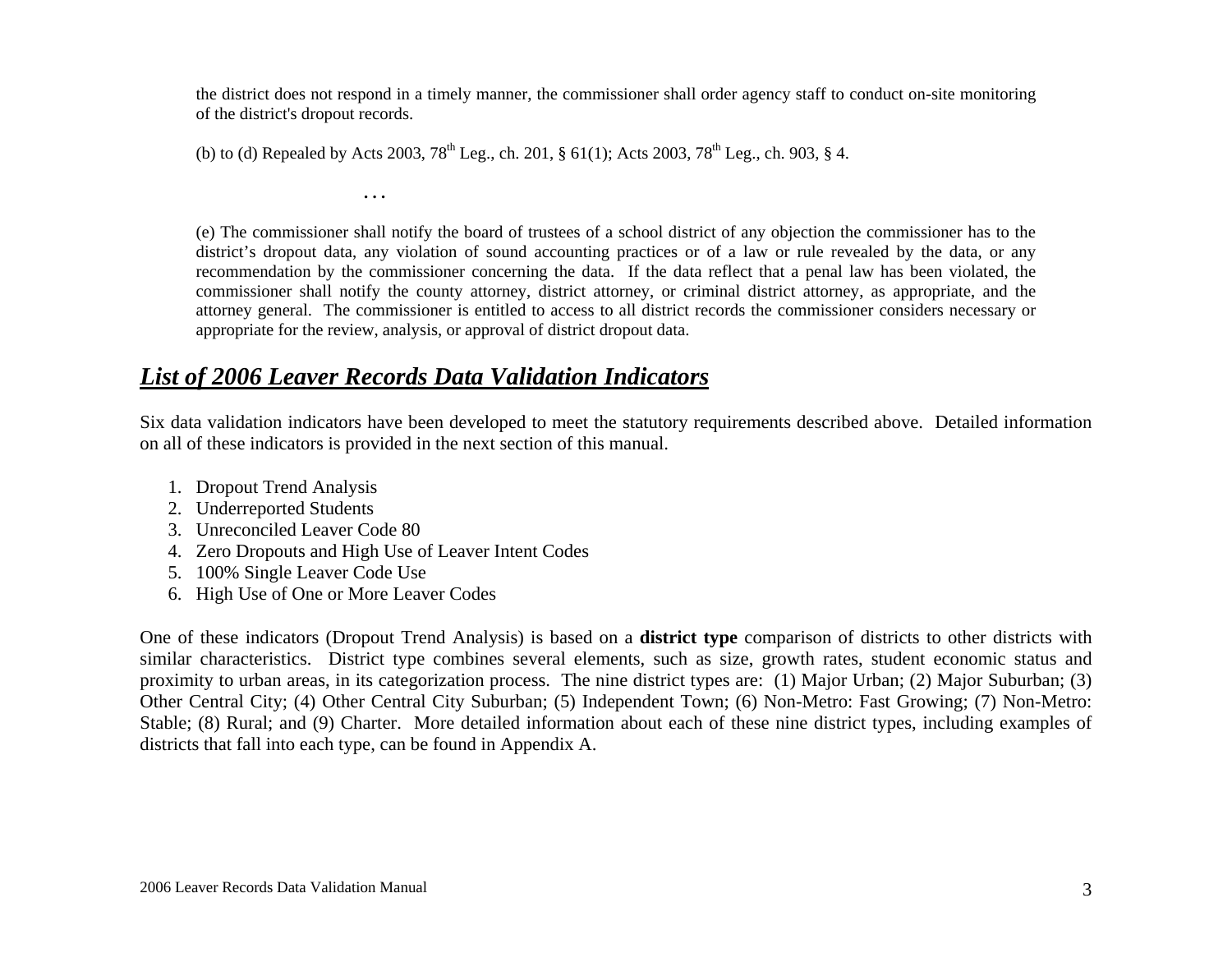# *Data Sources*

The data source for the leaver data validation indicators is the PEIMS 203 Record. These data are part of districts' annual fall PEIMS submission. Notwithstanding the Dropout Trend Analysis indicator, the 2006 leaver data validation analysis for the indicators above is a single-year analysis based on the 2004-2005 leaver data submitted by districts in the fall of 2005.

The final PEIMS leaver data submitted by districts undergo a comprehensive recovery process by the agency that results in an "official" set of dropout and leaver data. This process is described in the following excerpt from the TEA report entitled *Secondary School Completion and Dropouts in Texas Public Schools, 2004-05*:

After TEA receives the final PEIMS data submission, an automated statewide search of other data files is conducted. The search identifies students reported to have dropped out or withdrawn who did not do so. This includes students who are found enrolled in public school somewhere else in the state, students appearing on the General Educational Development (GED) information file as having received GED certificates, students reported as having graduated, and any students who have been identified as dropouts in previous school years. Once this process is completed, TEA calculates the annual dropout rate for each campus and district with Grade 7-12 enrollment, for all students and for each student group (African American, Hispanic, White, and economically disadvantaged).

**Unless otherwise noted for a particular indicator, the leaver data validation indicators are calculated using this official set of dropout and leaver data.**

# *Data Validation Reports*

District-level reports and certain student-level data<sup>[1](#page-6-0)</sup> have been generated for each district identified for further validation on one or more of the 2006 leaver data validation indicators. These reports and student level data are available via the TEA Secure Environment (TEASE). Districts not identified for further validation will receive the following message if they attempt to access the report on TEASE: *"Your district was not identified in the 2006 leaver data validation analysis, and therefore no report will be generated."*

If a district has been identified for further validation on an indicator, this is referred to as "triggering" an indicator. The district count of the number of leavers with a certain leaver code, the total number of leavers, and the percent of leavers with a certain leaver code will be noted on each district's report. Only the indicators that a district triggers will be listed on the report. For example, in the sample report below, three of the six indicators are listed because the district only triggered those three indicators.

<span id="page-6-0"></span><sup>&</sup>lt;sup>1</sup> Student level data are not applicable to Indicator #1. Student level data are not provided for Indicator #2 because the data (underreported students) are readily available in the PEIMS Edit+ application.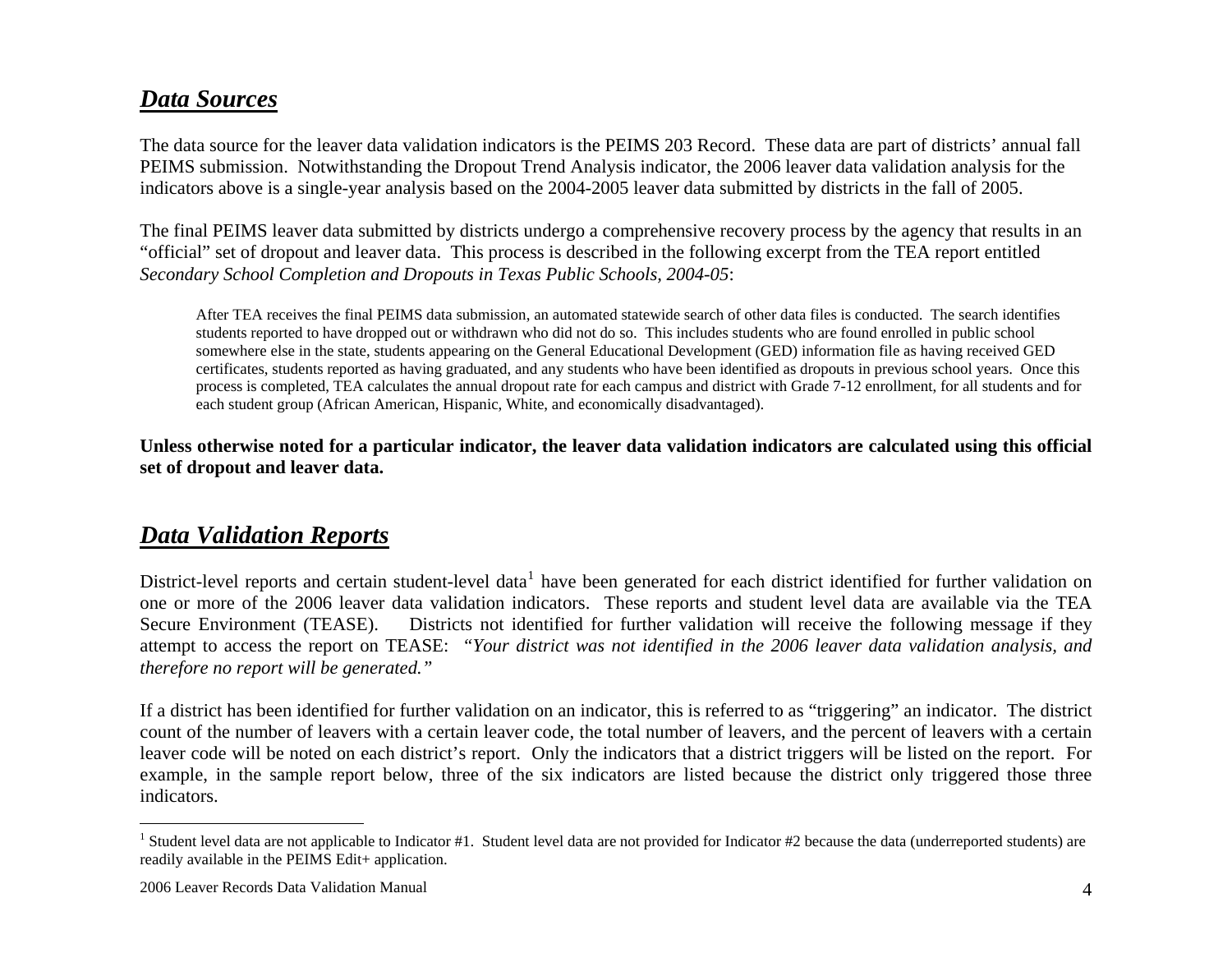#### **SAMPLE REPORT** C O N F I D E N T I A L Texas Education Agency 2006 Data Validation Report Leaver Records

#### Example ISD Region ZZ Y-District Type

#### DATA SOURCE:

INDICATOR 1 = PEIMS FALL SUBMISSION 2003, 2004, AND 2005 (203 Record) INDICATORS 2-6 = PEIMS FALL SUBMISSION 2005 (203 Record) \*\*\*\*\*\*\*\*\*\*\*\*\*\*\*\*\*\*\*\*\*\*\*\*\*\*\*\*\*\*\*\*\*\*\*\*\*\*\*\*\*\*\*\*\*\*\*\*\*\*\*\*\*\*\*\*\*\*\*\*\*\*\*\*\*\*\*\*\*\*\*\*\*\*\*\*\*\*\*\*\*\*\*\*\*\*\*\*\*\*\*\*\*\*\*\*\*\*\*\*\*\*\*\*\*\*\*\*\*\*\*\*\*\*\*\*\*\*\*\*\*\*

#### INDICATOR

#### 1. DROPOUT TREND ANALYSIS

| 2004                | 2005         | 2004-2005 |
|---------------------|--------------|-----------|
| <b>DROPOUT RATE</b> | DROPOUT RATE | CHANGE    |
| O<br>7.U            | L.U          | $-8.0$    |

#### 2. UNDERREPORTED STUDENTS

|                      | <b>REPORTED AND</b>  |                      |
|----------------------|----------------------|----------------------|
| <b>UNDERREPORTED</b> | <b>UNDERREPORTED</b> | <b>UNDERREPORTED</b> |
| <b>NUMBER</b>        | <b>TOTAL</b>         | <b>RATE</b>          |
| ັບພ                  | 7000                 | ت -                  |

#### 6. HIGH USE OF ONE OR MORE LEAVER CODES

| LEAVER | <b>NUMBER</b> | <b>NUMBER OF</b> | <b>PERCENT</b> |
|--------|---------------|------------------|----------------|
| CODE   | OF CODE       | <b>LEAVERS</b>   | OF CODE        |
| 60     | າເ<br>∸-      |                  | 20.0           |

This report contains confidential information and data that are not masked to protect individual student confidentiality. Unauthorized disclosure of confidential student information is illegal as provided in the Family Educational Rights and Privacy Act of 1974 (FERPA) and implementing federal regulations found in 34 CFR, Part 99.

For detailed information on each of the indicators above, see the 2006 Leaver Records Data Validation Manual available at http://www.tea.state.tx.us/pbm/DIManuals.html.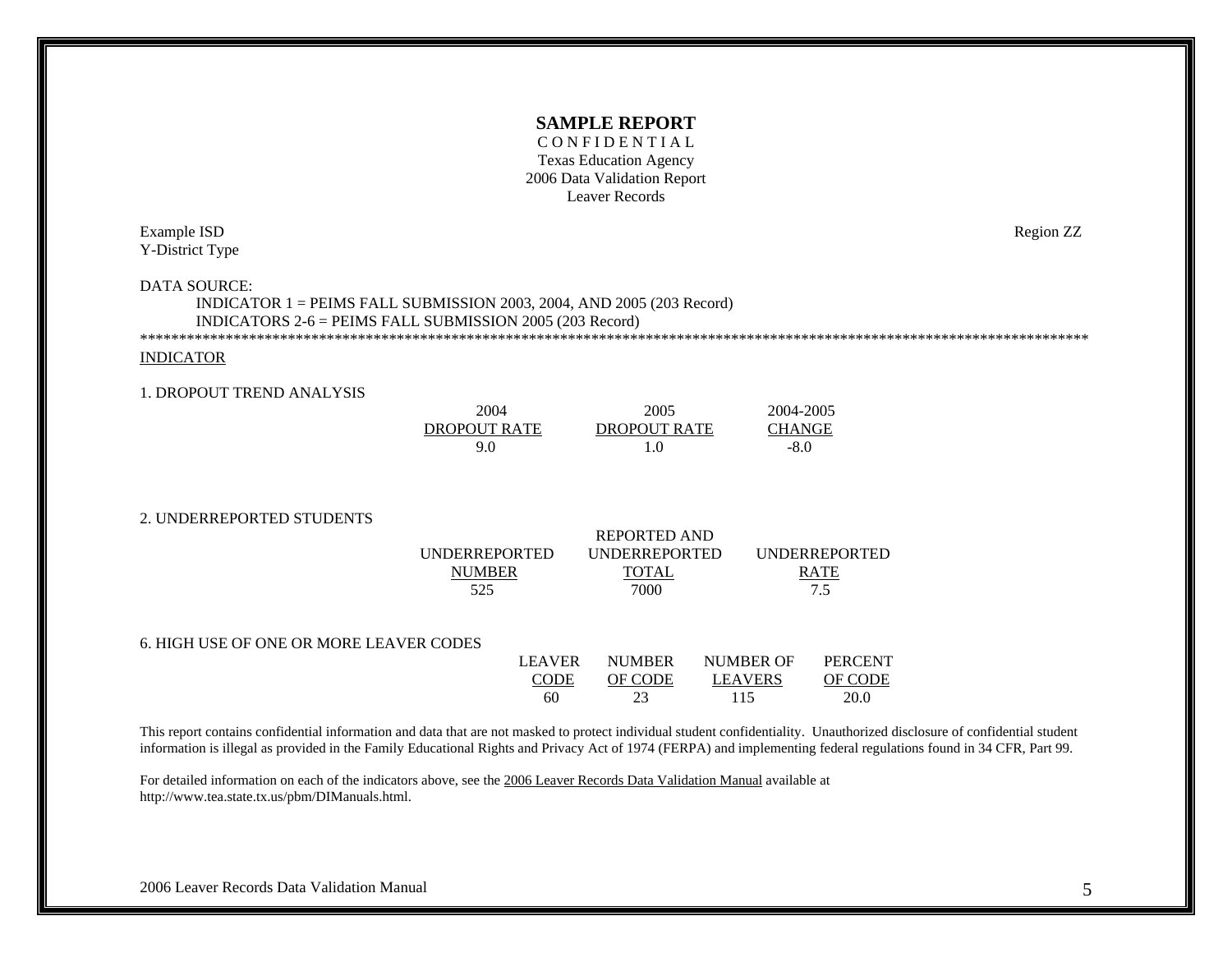The data in the sample report above can be interpreted as follows:

DROPOUT TREND ANALYSIS: The district's decrease in dropout rate from 2004 to 2005 (-8.0) was appreciably different from the decrease in dropout rates for districts of the same type during that same period. *This change may be the result of accurate reporting of dropout data by the district. Validation of accurate data is a critical part of the process that is necessary to validate and safeguard the integrity of the overall PBM system.* (A district can trigger this indicator for a singleyear dropout rate decrease and/or multi-year dropout rate decrease.)

UNDERREPORTED STUDENTS: Both the district's total number of underreported students (525) and the district's underreported rate (7.5%) exceed the state standards of 100 (count) and 2% (percent). (A district can trigger this indicator for not meeting one or both of the state standards. The standards for underreporting students are outlined in Part 1 of the *2006 Accountability Manual*, available at<http://www.tea.state.tx.us/perfreport/account/2006/manual/index.html>.)

HIGH USE OF LEAVER CODES: The district's percent of leavers coded 60 (intent to home school) is among the highest of all districts. *This high use may be the result of accurate reporting of leaver data by the district. Validation of accurate data is a critical part of the process that is necessary to validate and safeguard the integrity of the overall PBM system.*

# *Data Validation Requirements*

Districts will be notified by the Program Monitoring and Interventions Division of any required data validation activities and the timelines for completing those activities. Guidance and resource documents that pertain specifically to the performancebased monitoring data validation indicators are available at: <http://www.tea.state.tx.us/pmi/datamon/>. These documents have been developed to support districts in reviewing their current data reporting and programmatic practices related to leaver and dropout data.

# *Leaver Reason Codes and Documentation Requirements*

Appendix D of the 2006-2007 PEIMS Data Standards provides an expanded definition and specific guidelines on acceptable documentation for each of the leaver reason codes. This appendix can be accessed at the following web address: <http://www.tea.state.tx.us/peims/standards/0607/appd.doc>.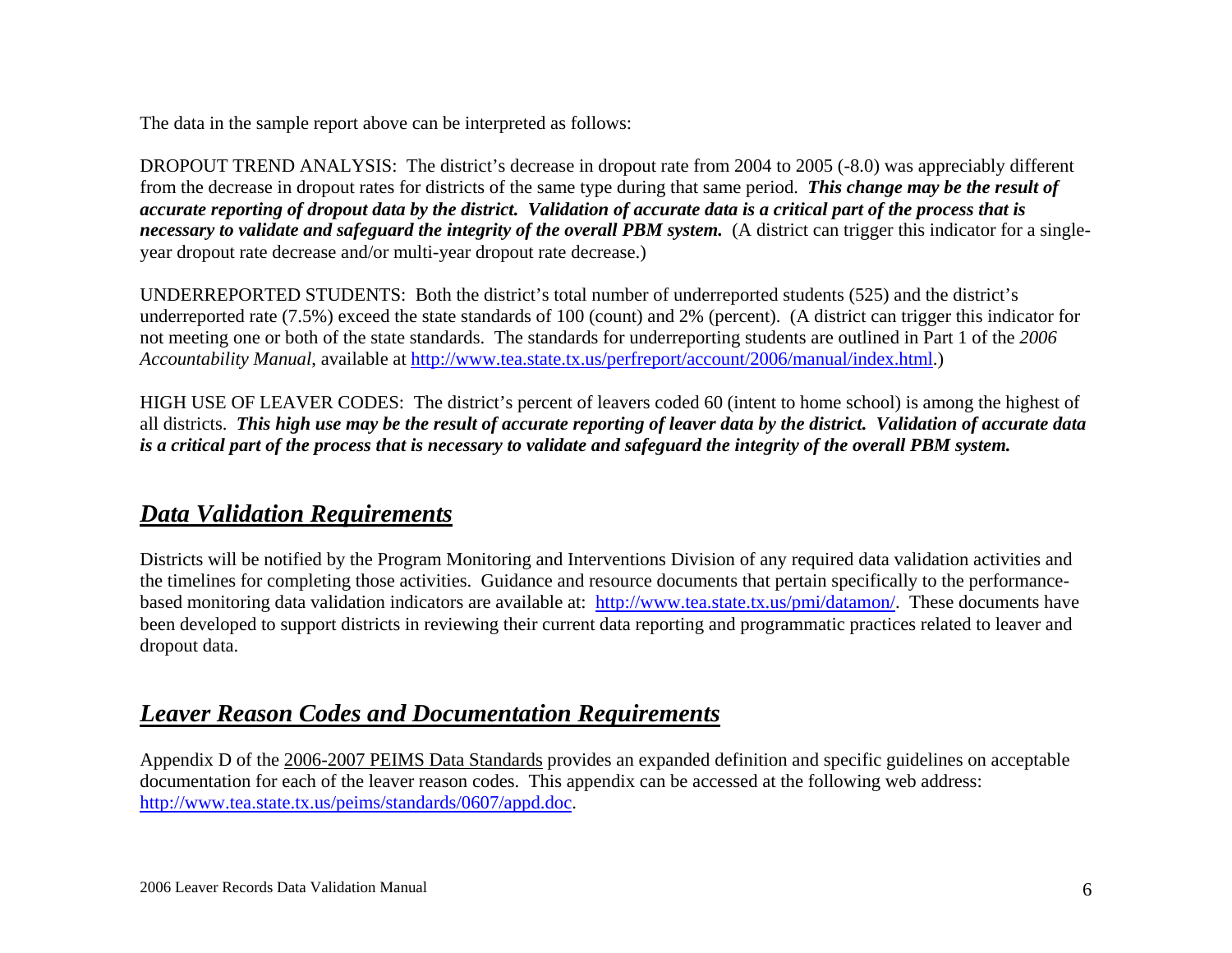# *Additional Resources*

There are several PEIMS Edit+ reports that districts may find helpful as part of a local review of leaver coding. These reports are based on data reported by districts prior to the recovery process described in the Data Source section of this manual.

- PRF8D002: School Leaver Roster
- **PRF8D003: School Leaver Summary**
- PRF8D004: Non-Dropout Non-Graduate Leaver Roster
- PRF6D002: Dropout Roster
- **PRF0B002: Statement of Presumed Under-Reported Students**

In addition, the annual report referenced earlier, *Secondary School Completion and Dropouts in Texas Public Schools,* is a comprehensive report that includes summary information about both high school completion and non-completion. The district supplement to this report (available at [http://www.tea.state.tx.us/research/pdfs/dropcomp\\_district\\_supp\\_2004-05.pdf](http://www.tea.state.tx.us/research/pdfs/dropcomp_district_supp_2004-05.pdf)) contains data tables and listings of secondary school completion and dropout data at the district level. District-by-district listings of annual dropout rates and completion rates are presented, and a district listing of year-to-year reporting of students is also included.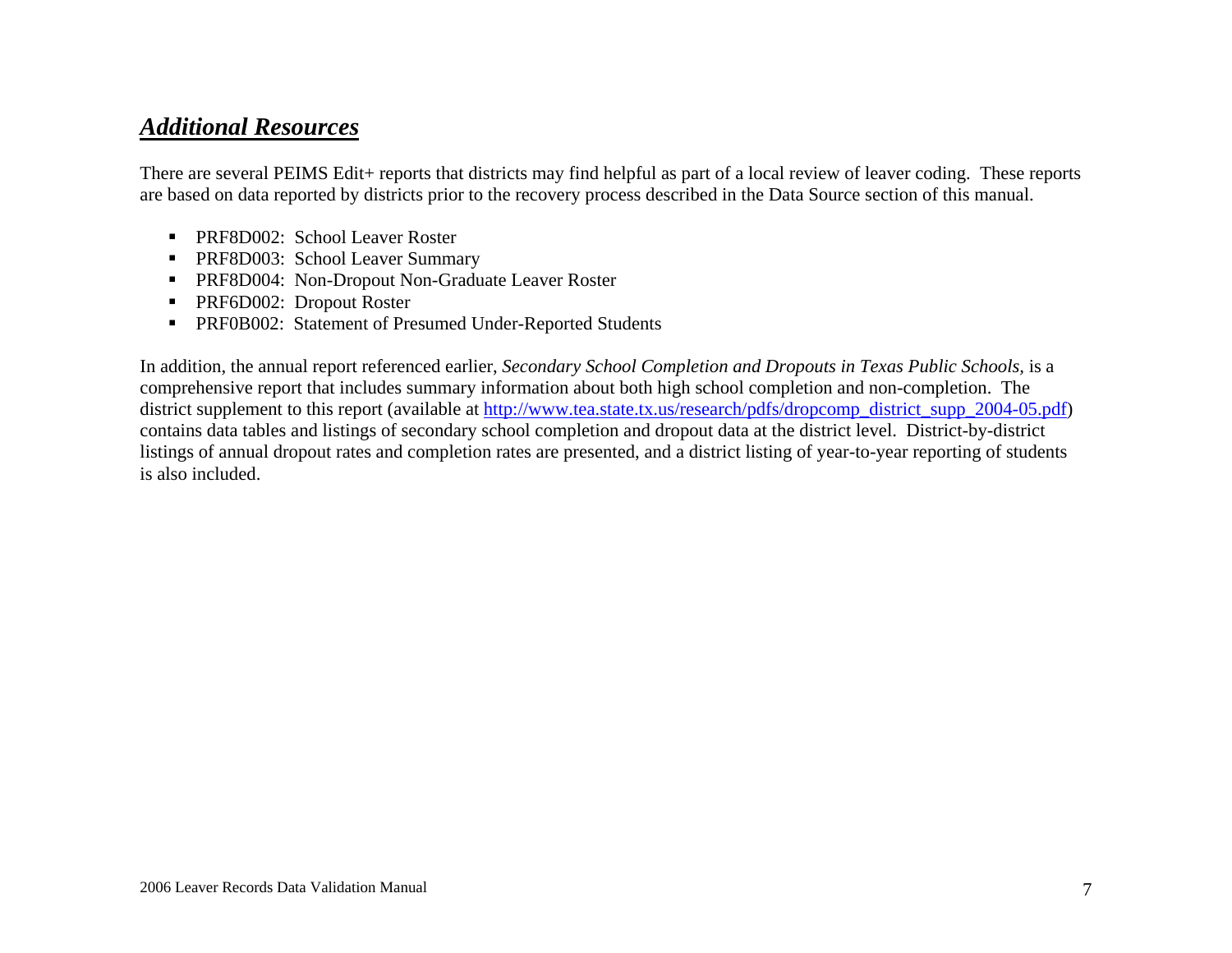# Leaver Records Data Validation Indicators

2006 Leaver Records Data Validation Manual 8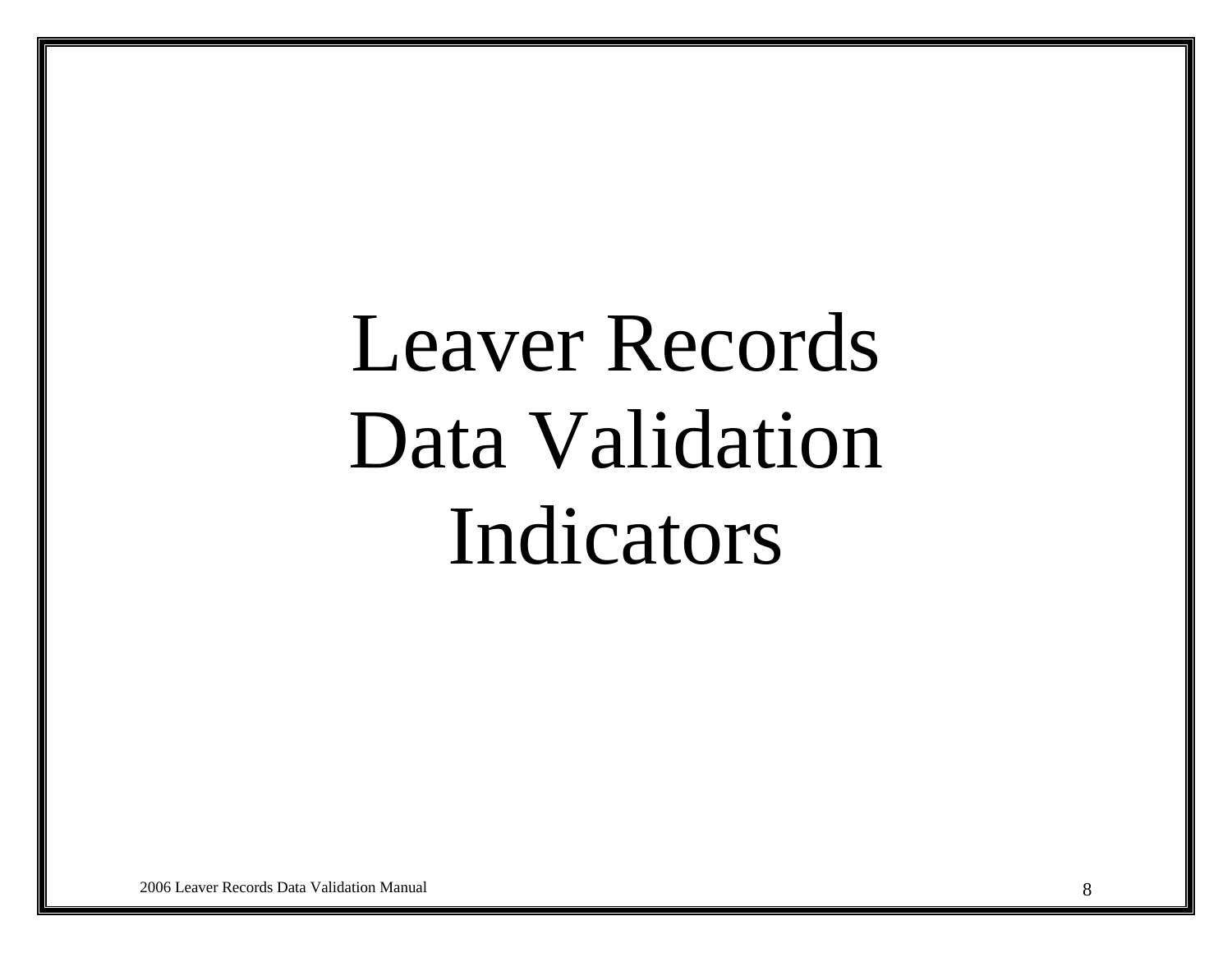*This page intentionally left blank*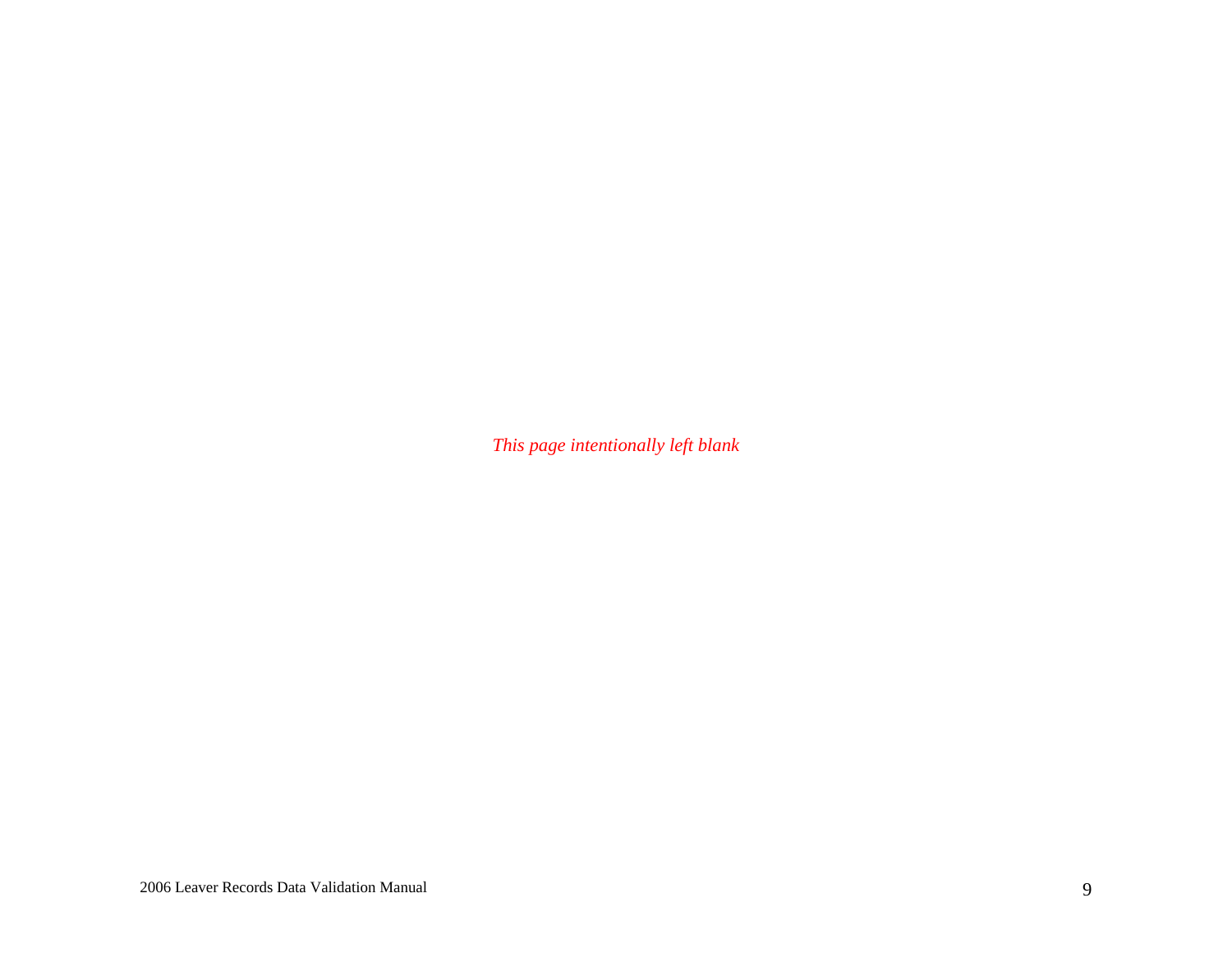# **Leaver Records Data Validation Indicator #1: Dropout Trend Analysis**

**This indicator identifies districts that reported a decrease in dropout rates that was significantly higher than the reported decreases of other similar districts.**

## **INDICATOR CALCULATION**

A district's single-year change in dropout rates is calculated as follows:

| District 2005 dropout | District number of students in Grades 7-12 who dropped out of school in the 2004-2005 school year     |
|-----------------------|-------------------------------------------------------------------------------------------------------|
| rate                  | District number of students in Grades 7-12 in attendance at any time during the 2004-2005 school year |
| <b>MINUS</b>          |                                                                                                       |
| District 2004 dropout | District number of students in Grades 7-12 who dropped out of school in the 2003-2004 school year     |
| rate                  | District number of students in Grades 7-12 in attendance at any time during the 2003-2004 school year |
|                       | A district's multi-year change in dropout rates is calculated as follows:                             |
| District 2005 dropout | District number of students in Grades 7-12 who dropped out of school in the 2004-2005 school year     |
| rate                  | District number of students in Grades 7-12 in attendance at any time during the 2004-2005 school year |
| <b>MINUS</b>          |                                                                                                       |
| District 2003 dropout | District number of students in Grades 7-12 who dropped out of school in the 2002-2003 school year     |
| rate                  | District number of students in Grades 7-12 in attendance at any time during the 2002-2003 school year |
|                       |                                                                                                       |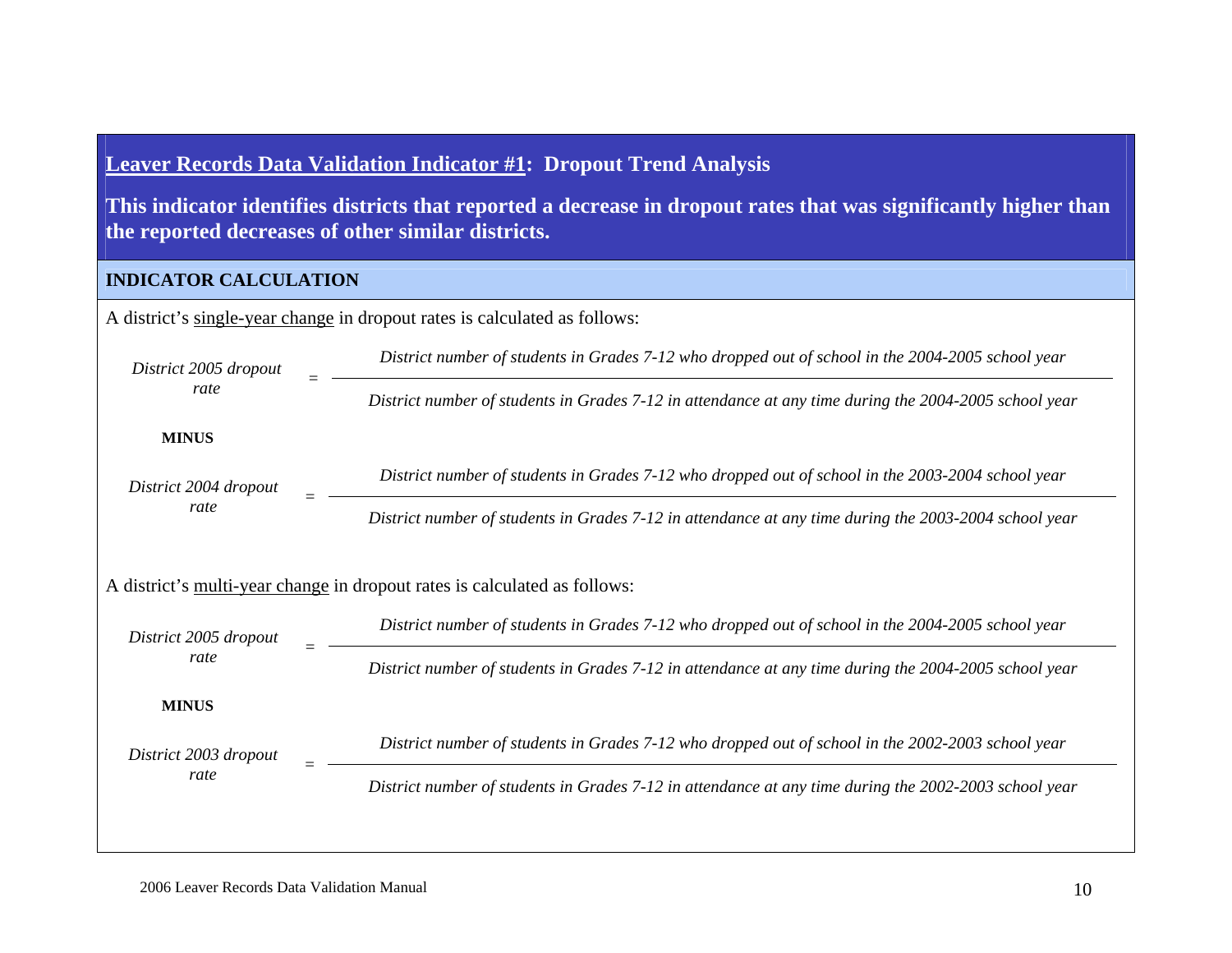| <b>MINIMUM SIZE REQUIREMENTS</b>                                                                                                                                                                                    | <b>NOTES</b>                                                                                                                                                                                                                                                                                                                                                                                                                                                                                                                    |
|---------------------------------------------------------------------------------------------------------------------------------------------------------------------------------------------------------------------|---------------------------------------------------------------------------------------------------------------------------------------------------------------------------------------------------------------------------------------------------------------------------------------------------------------------------------------------------------------------------------------------------------------------------------------------------------------------------------------------------------------------------------|
| At least 10 Grade 7-12 students in attendance anytime<br>$\bullet$<br>during the particular school year and at least 5 Grade 7-12<br>students designated as official dropouts during the particular<br>school year. | A district is identified under this indicator if either its single-<br>year or multi-year change in the Grade 7-12 dropout rates is<br>appreciably different from the single-year or multi-year<br>change in the Grade 7-12 dropout rate for districts of the<br>same type. This change may be the result of accurate<br>reporting of dropout data by the district. Validation of<br>accurate data is a critical part of the process that is<br>necessary to validate and safeguard the integrity of the<br>overall PBM system. |
|                                                                                                                                                                                                                     | District type is considered in this indicator. (See Appendix<br>A).                                                                                                                                                                                                                                                                                                                                                                                                                                                             |
|                                                                                                                                                                                                                     | For additional information on the methodology for<br>calculating the annual dropout rate, see the Secondary<br>School Completion and Dropouts in Texas Public Schools<br>report available at the following web address:<br>http://www.tea.state.tx.us/research/.                                                                                                                                                                                                                                                                |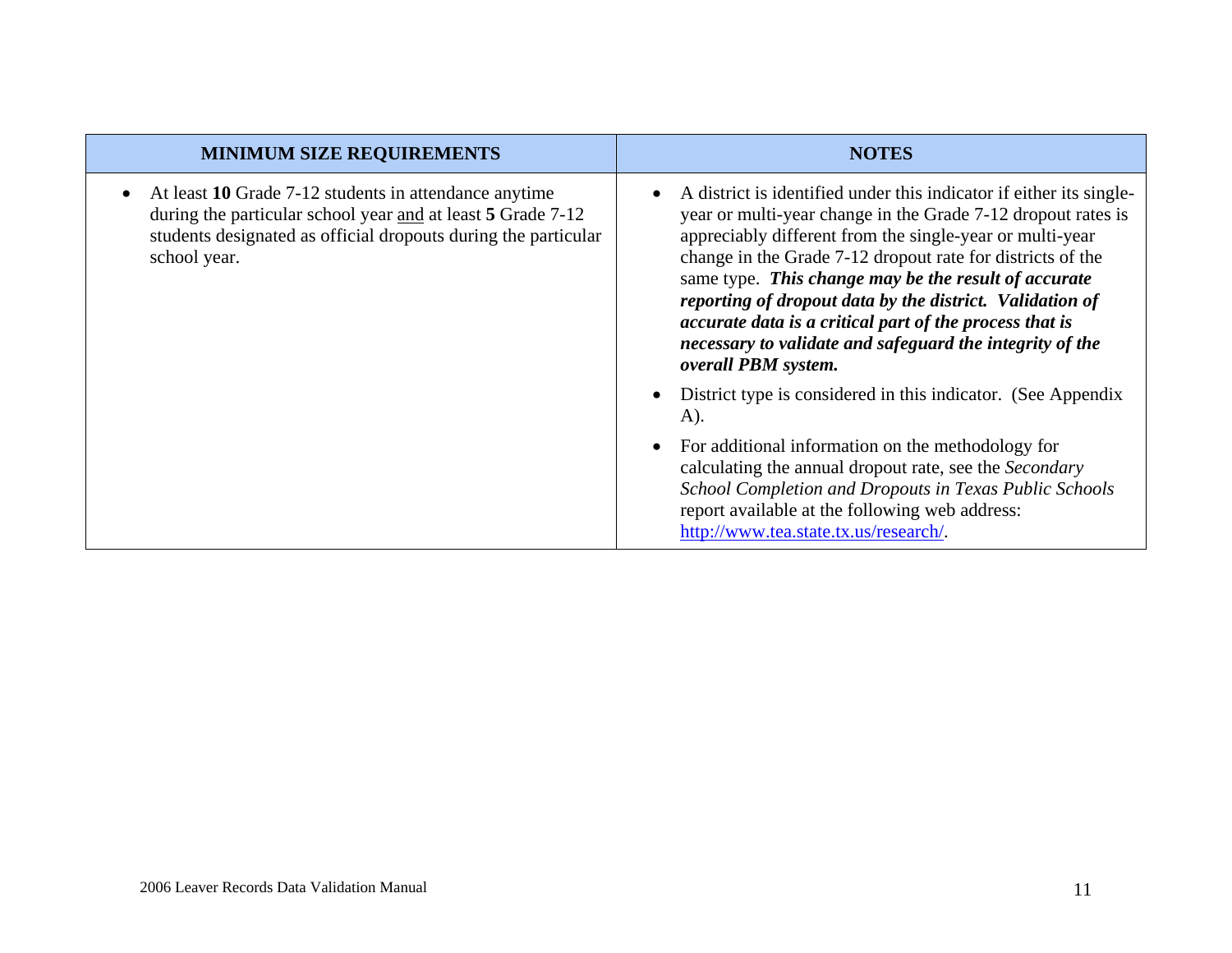# **Leaver Records Data Validation Indicator #2: Underreported Students**

**This indicator identifies districts not meeting the state standard for the count and/or percent of underreported students.**

## **INDICATOR CALCULATION**

| District count of<br>underreported students   | District number of students in Grades 7-12 enrolled at any time in the prior year for whom neither an enrollment nor<br>leaver record was reported in the current year                                                                                                               |                                                                                                                                                                                                                                                                                          |  |
|-----------------------------------------------|--------------------------------------------------------------------------------------------------------------------------------------------------------------------------------------------------------------------------------------------------------------------------------------|------------------------------------------------------------------------------------------------------------------------------------------------------------------------------------------------------------------------------------------------------------------------------------------|--|
| District percent of<br>underreported students | District number of students in Grades 7-12 enrolled at any time in the prior year for whom neither an enrollment nor<br>leaver record was reported in the current year<br>District number of students in Grades 7-12 who are returning students, leavers, and underreported students |                                                                                                                                                                                                                                                                                          |  |
|                                               | <b>MINIMUM SIZE REQUIREMENTS</b>                                                                                                                                                                                                                                                     | <b>NOTES</b>                                                                                                                                                                                                                                                                             |  |
|                                               | Minimum size requirements do not apply.                                                                                                                                                                                                                                              | A district is identified under this indicator if it does not meet<br>the standard for one or both of the following measures:<br>Count of underreported students: Must be fewer than<br>or equal to 100.<br>Percent of underreported students: Must be less than<br>or equal to $2.0\%$ . |  |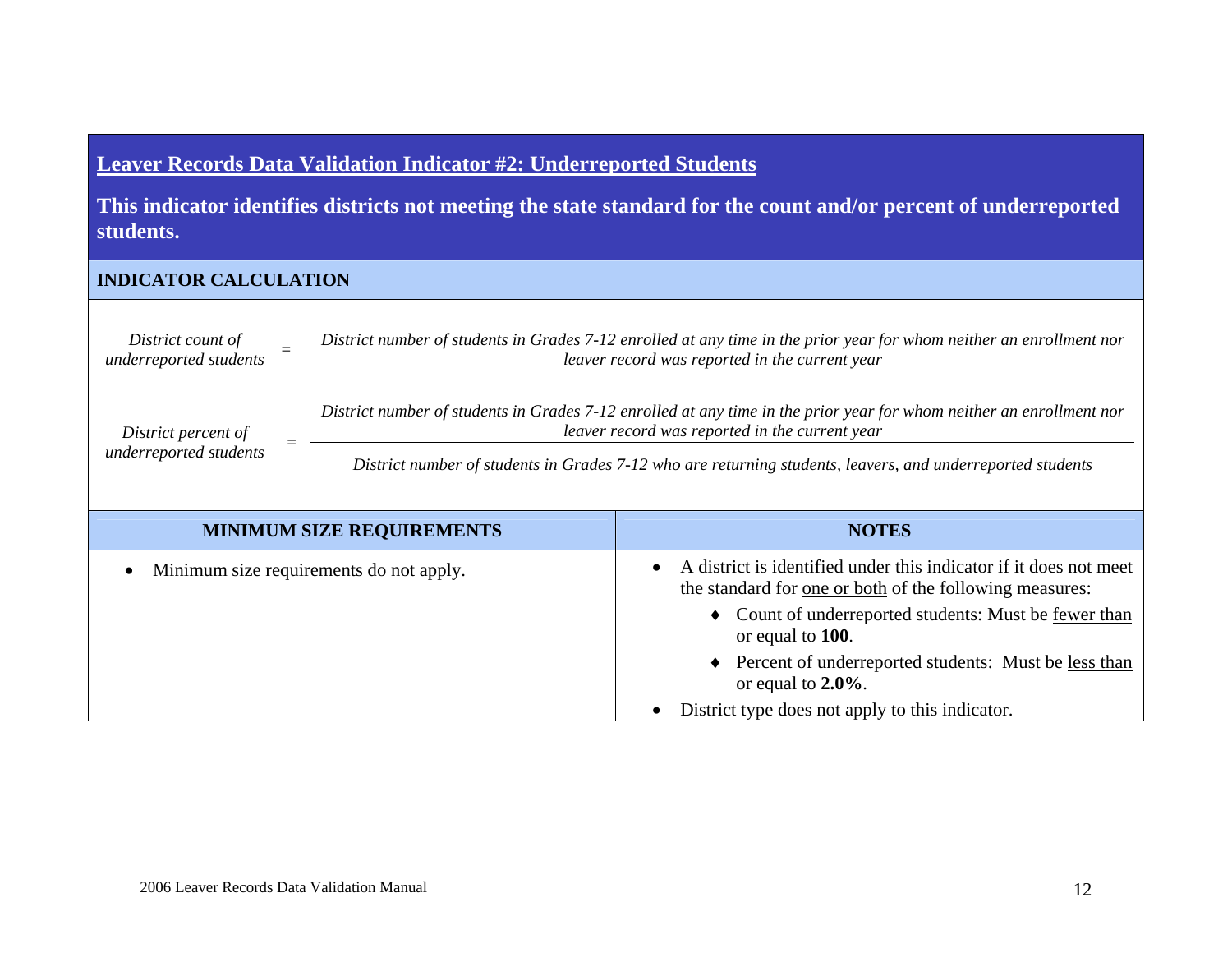# **Leaver Records Data Validation Indicator #3: Unreconciled Leaver Code 80**

**This indicator identifies districts with an unusually high percentage of students reported as withdrawn to enroll in another Texas public school but not found in TEA enrollment, attendance, or GED files.**

## **INDICATOR CALCULATION**

*District percent of District's official\* number of students in Grades 7-12 who withdrew to enroll in another Texas public school unreconciled Leaver Code 80 students* = *District's reported number of students in Grades 7-12 who withdrew to enroll in another Texas public school* 

\*See Data Source section of this manual for more detailed information.

| <b>MINIMUM SIZE REQUIREMENTS</b>                                         | <b>NOTES</b>                                                                                                                                                                                                                                                                                      |
|--------------------------------------------------------------------------|---------------------------------------------------------------------------------------------------------------------------------------------------------------------------------------------------------------------------------------------------------------------------------------------------|
| A minimum of 10 leavers reported by the district with leaver<br>code 80. | • A district is identified under this indicator if a high<br>percentage of its students reported as withdrawn to enroll<br>in another Texas public school (leaver code 80) is not<br>found through the agency's recovery process.<br>District type does not apply to this indicator.<br>$\bullet$ |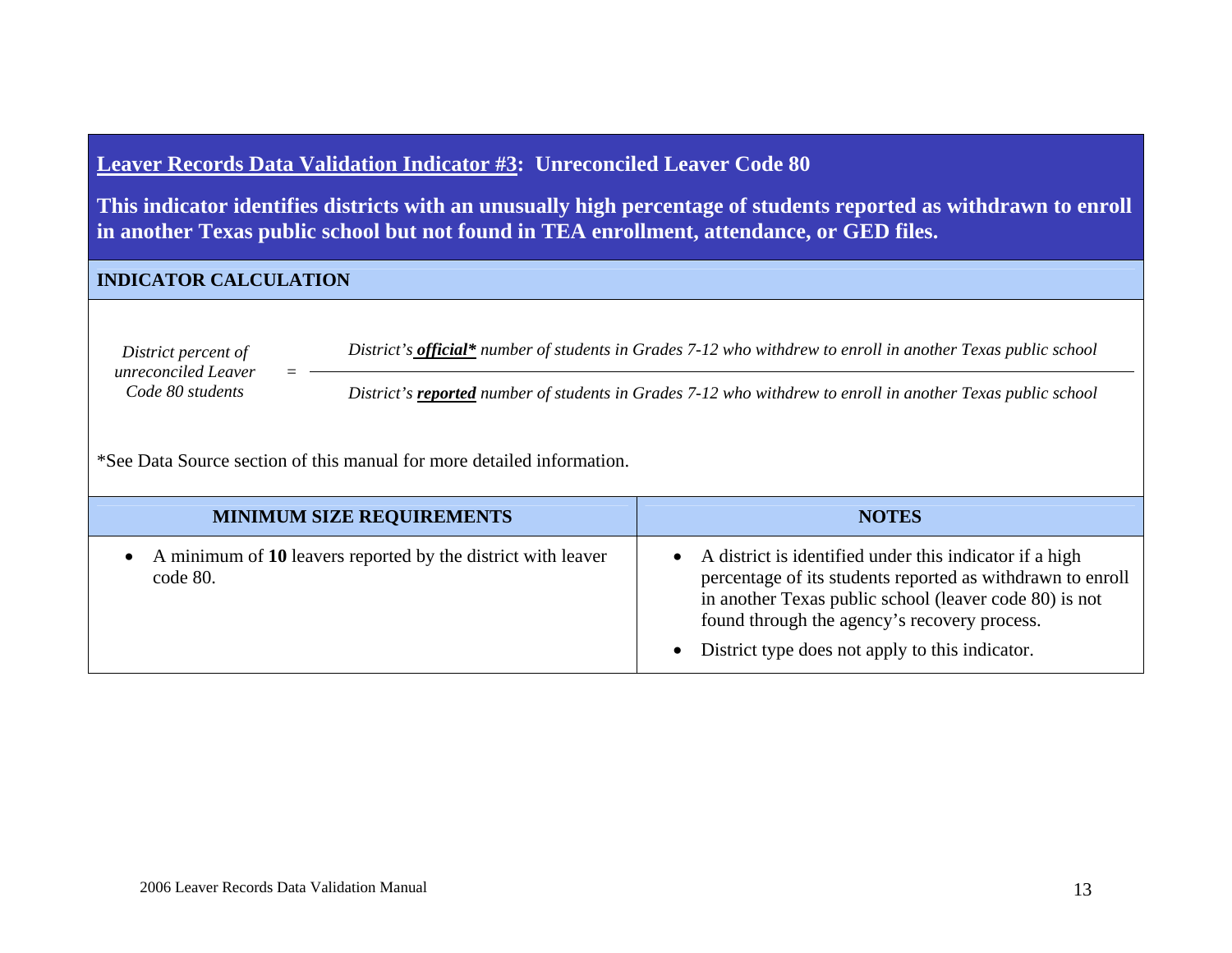**Leaver Records Data Validation Indicator #4: Zero Dropouts and High Use of Leaver Intent Codes** 

**This indicator identifies districts with zero dropouts and an unusually high usage of leavers with intent codes.**

#### **INDICATOR CALCULATION**

*District number of students in Grades 7-12 reported with Leaver Codes 16, 22, 24, 60, 80, 81, and 82* 

*District percent leaver* 

*intent code usage* <sup>=</sup>*District number of students in Grades 7-12 reported with any non-graduate, non-dropout Leaver Code* 

| <b>MINIMUM SIZE REQUIREMENTS</b> | <b>NOTES</b>                                                                                                                                                                                                                                                                                                                                                                                                                                                                                   |
|----------------------------------|------------------------------------------------------------------------------------------------------------------------------------------------------------------------------------------------------------------------------------------------------------------------------------------------------------------------------------------------------------------------------------------------------------------------------------------------------------------------------------------------|
| • A minimum of $10$ leavers.     | • A district with zero dropouts is identified under this<br>indicator if its percentage of leavers with intent codes is<br>among the highest for all districts. This high use of leaver<br>intent codes may be the result of accurate reporting of<br>leaver data by the district. Validation of accurate data is a<br>critical part of the process that is necessary to validate and<br>safeguard the integrity of the overall PBM system.<br>District type does not apply to this indicator. |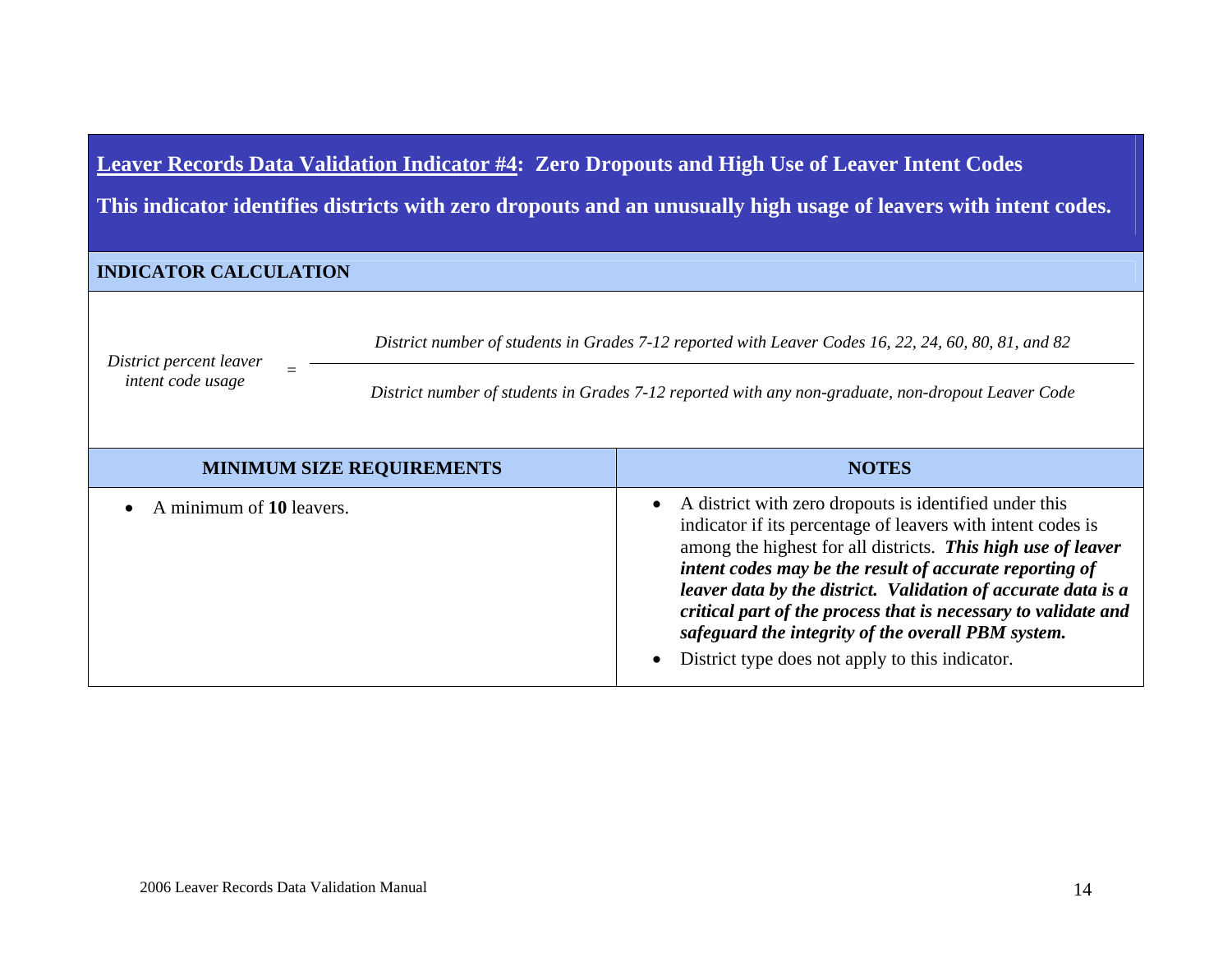**Leaver Records Data Validation Indicator #5: 100% Single Leaver Code Use** 

**This indicator identifies districts that reported all student leavers with the same leaver code.**

## **INDICATOR CALCULATION**

*District number of students in Grades 7-12 reported with a single Leaver Code listed below* 

*100%* =

*District number of students in Grades 7-12 reported with any non-graduate, non-dropout Leaver Code* 

| MINIMUM SIZE REQUIREMENTS AND LEAVER CODES                                                                                                                                                                 | <b>NOTES</b>                                                                                                                                                                                                                                                                                                                                                                                                                                        |
|------------------------------------------------------------------------------------------------------------------------------------------------------------------------------------------------------------|-----------------------------------------------------------------------------------------------------------------------------------------------------------------------------------------------------------------------------------------------------------------------------------------------------------------------------------------------------------------------------------------------------------------------------------------------------|
| A minimum of 10 leavers.<br>The percent leaver code usage is calculated for each of the<br>following Leaver Codes individually: 03, 16, 19, 21, 22, 24,<br>30, 31, 60, 61, 63, 64, 66, 72, 78, 81, 82, 83. | A district is identified under this indicator if all of the<br>district's leavers were reported with a single leaver code.<br>This single leaver code use may be the result of accurate<br>reporting of leaver data by the district. Validation of<br>accurate data is a critical part of the process that is<br>necessary to validate and safeguard the integrity of the<br>overall PBM system.<br>District type does not apply to this indicator. |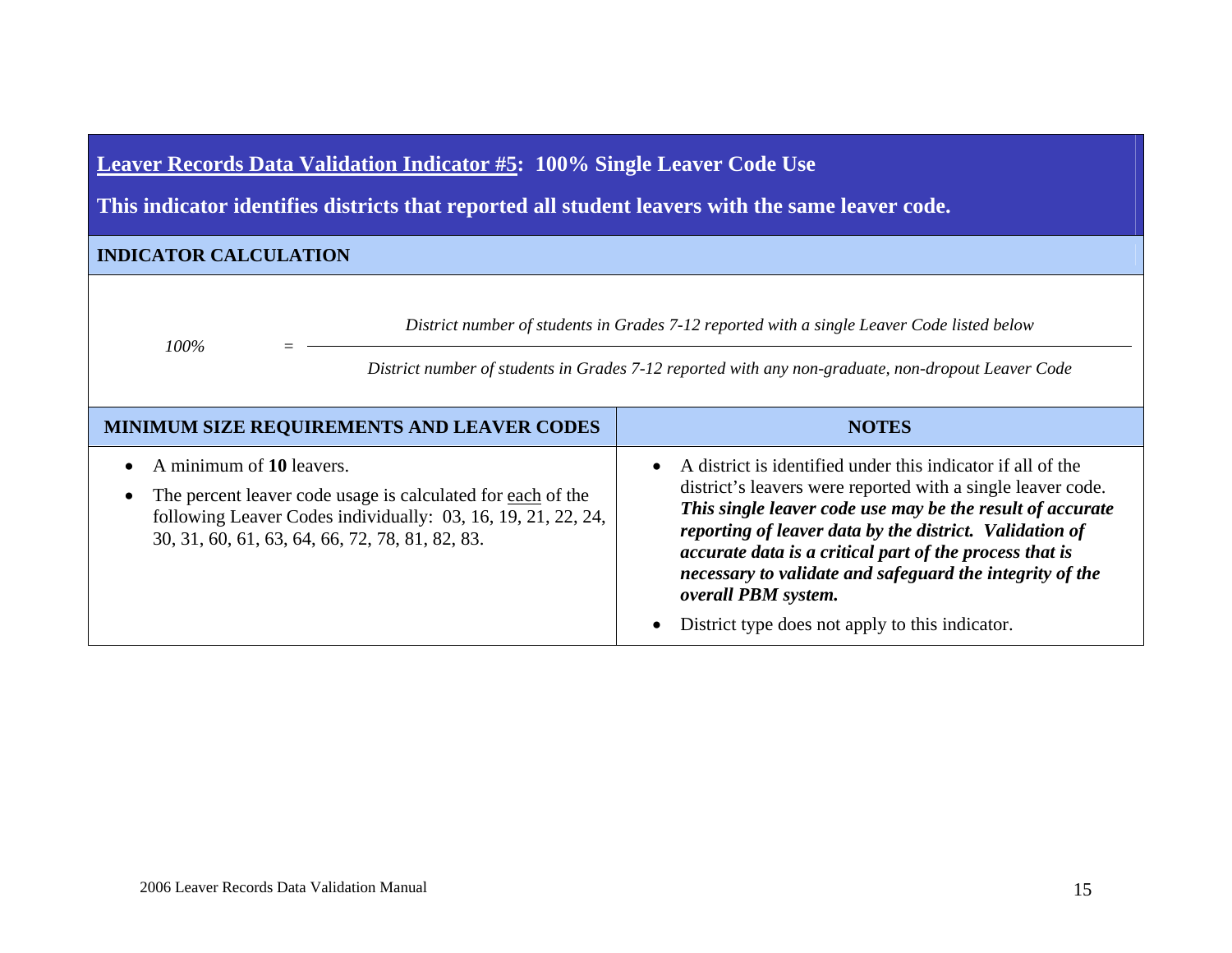**Leaver Records Data Validation Indicator #6: High Use of One or More Leaver Codes** 

**This indicator identifies districts with an unusually high usage of one or more leaver codes.**

## **INDICATOR CALCULATION**

=

*District number of students in Grades 7-12 reported with a Leaver Code from the list below* 

Percent leaver code

*usage* 

*District number of students in Grades 7-12 reported with any non-graduate, non-dropout Leaver Code* 

| MINIMUM SIZE REQUIREMENTS AND LEAVER CODES                                                                                                                                                                     | <b>NOTES</b>                                                                                                                                                                                                                                                                                                                                                                                                                                                                                                                                                                                                                                                                          |
|----------------------------------------------------------------------------------------------------------------------------------------------------------------------------------------------------------------|---------------------------------------------------------------------------------------------------------------------------------------------------------------------------------------------------------------------------------------------------------------------------------------------------------------------------------------------------------------------------------------------------------------------------------------------------------------------------------------------------------------------------------------------------------------------------------------------------------------------------------------------------------------------------------------|
| A minimum of 10 leavers.<br>The percent leaver code usage is calculated for each of the<br>following Leaver Codes individually: 03, 16, 19, 21, 22, 24,<br>30, 31, 60, 61, 63, 64, 66, 72, 78, 81, 82, and 83. | The district's number of leavers reported with each code<br>listed below is divided by the district's total number of non-<br>graduate, non-dropout leavers, and the usage rate for each<br>code is compared to that of other districts. A district is<br>identified under this indicator if its usage of one or more<br>leaver codes is among the highest for all districts. This high<br>use may be the result of accurate reporting of leaver data<br>by the district. Validation of accurate data is a critical part<br>of the process that is necessary to validate and safeguard<br>the integrity of the overall PBM system.<br>District type does not apply to this indicator. |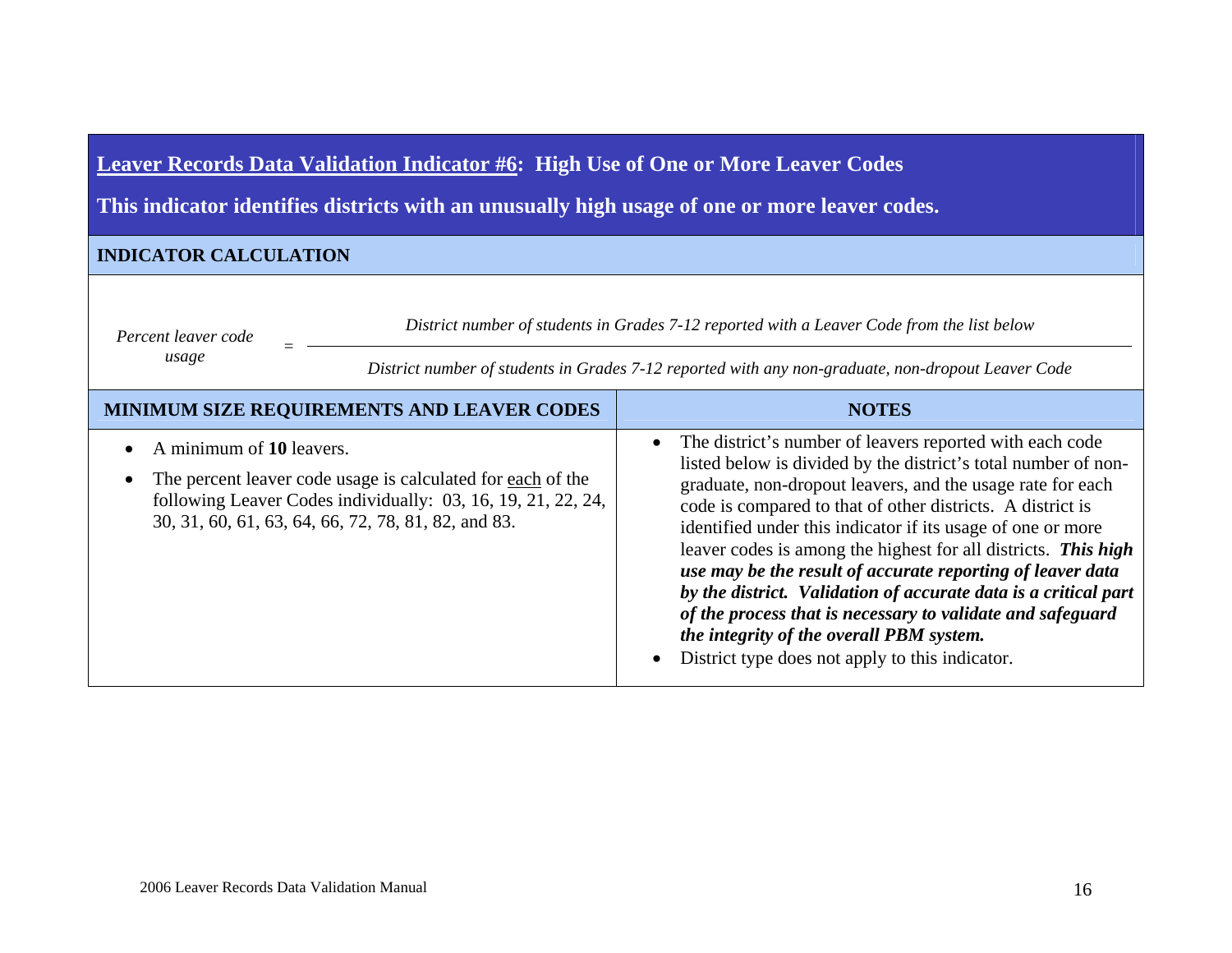# **DESCRIPTION OF LEAVER CODES**

- LC03 = student is deceased
- $\bullet$  $LC16$  = intent to return to home country
- $\bullet$ LC19 = student failed exit TAAS or TAKS, but has met all other graduation requirements
- •LC21 = student resides in district of residence, but transfers to a neighboring district/charter
- $\bullet$ LC22 = intent to enroll in other educational setting to pursue a GED or diploma
- •LC24 = intent to enroll in college degree program
- $\bullet$  $LC30$  = student withdrew from/left school to enter a health care facility
- $\bullet$ LC31 = student completed the GED and has not returned to school
- • $LC60 =$  intent to home school
- •LC61 = student was incarcerated in a facility outside the boundaries of the district
- $\bullet$ LC63 = graduated in a previous school year, returned to school, and left again
- •LC64 = completed the GED in a previous school year, returned to school, and left
- •LC66 = removed by Child Protective Services; no current status or enrollment
- • $LC72$  = withdrawn by court order to attend AEP; not compulsory attendance age
- •LC78 = expelled; failure to attend school results from adjudication
- $\bullet$ LC80 = intent to enroll in other Texas public school district
- • $LC81$  = intent to enroll in Texas private school
- $\bullet$  $LC82$  = intent to enroll in out of state public or private school
- $\bullet$  $LC83$  = administrative withdrawal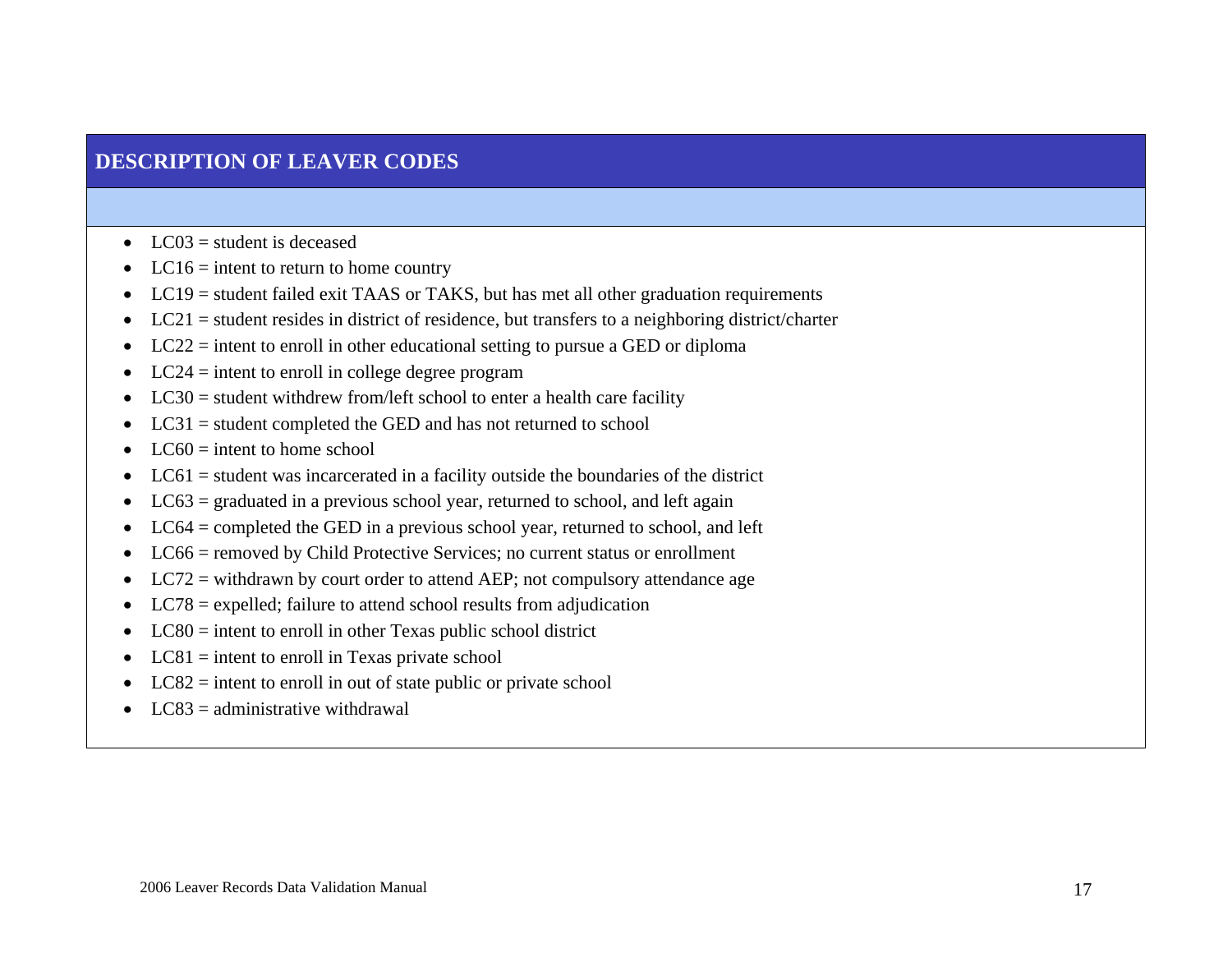| <b>QUESTIONS:</b>                                                                      |                                                 |  |
|----------------------------------------------------------------------------------------|-------------------------------------------------|--|
| Questions about the 2006 Leaver Records Data Validation Manual should be addressed to: |                                                 |  |
| <b>Address:</b>                                                                        | <b>Division of Performance-Based Monitoring</b> |  |
|                                                                                        | <b>Texas Education Agency</b>                   |  |
|                                                                                        | 1701 North Congress Avenue                      |  |
|                                                                                        | <b>Austin, Texas 78701-1494</b>                 |  |
| <b>Phone:</b>                                                                          | $(512)$ 936-6426                                |  |
| <b>Fax:</b>                                                                            | $(512)$ 475-3880                                |  |
| <b>Email:</b>                                                                          | pbm@tea. state. tx. us                          |  |

#### **Comments on the Leaver Records Data Validation Indicators**

Comments on the 2006 Leaver Records Data Validation Indicators are welcome and will assist the agency in its evaluation and future development efforts. Comments may be submitted to **Rachel Harrington, Division Director, Division of Performance-Based Monitoring, Texas Education Agency, 1701 North Congress Avenue, Austin, Texas 78701-1494 or sent via e-mail to [pbm@tea.state.tx.us](mailto:pbm@tea.state.tx.us).** Comments should be provided no later than February 16, 2007, in order to allow sufficient time for consideration in the 2007 data validation development cycle.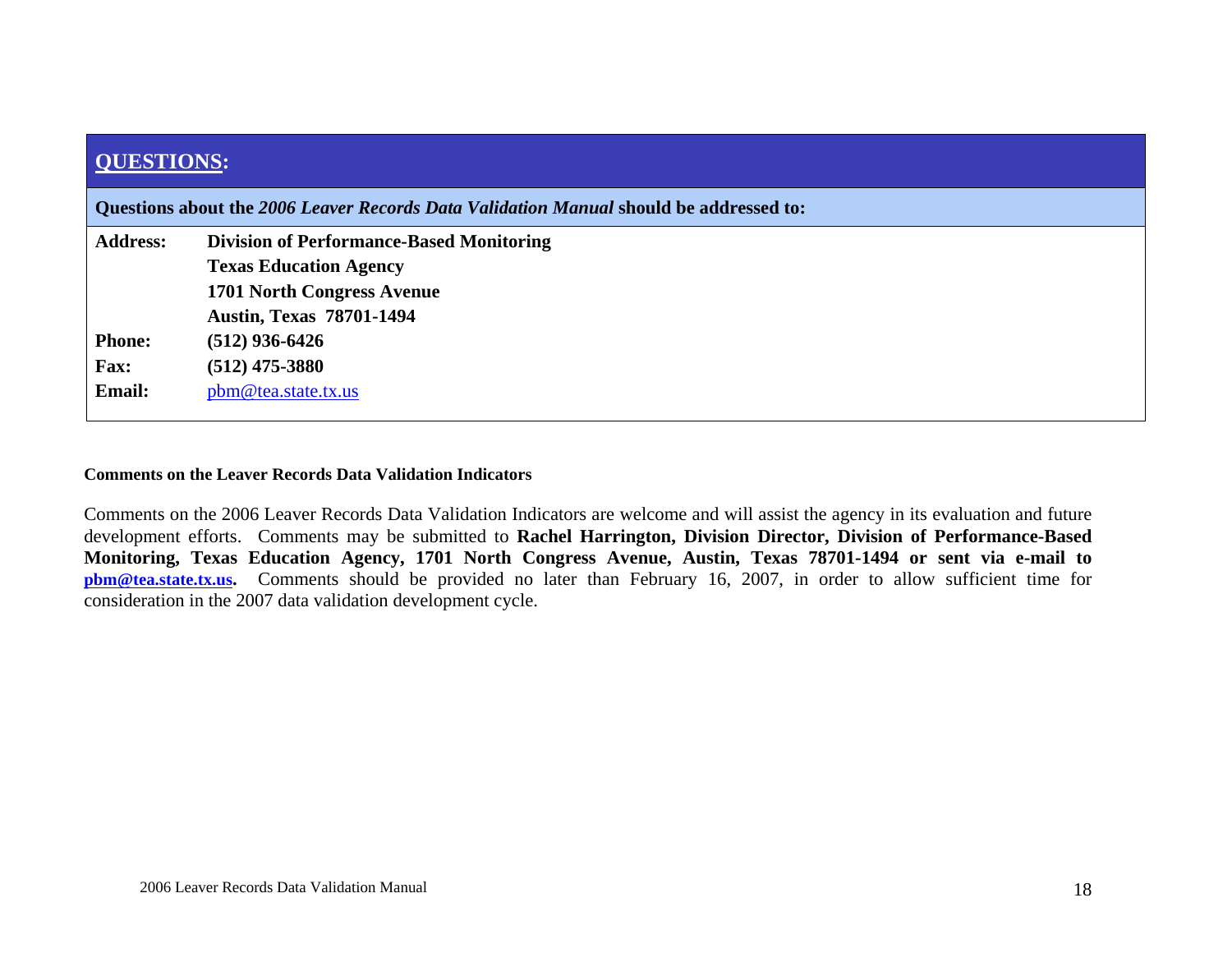## **Appendix A Brief Descriptions of District Type**

- 1. Major Urban A district is classified as major urban if: (a) it is located in a county with a population of at least 700,000; (b) its enrollment is the largest in the county or at least 75 percent of the largest district enrollment in the county; and (c) at least 35 percent of enrolled students are economically disadvantaged. Example: Austin ISD (227901).
- 2. Major Suburban A district is classified as major suburban if: (a) it does not meet the criteria for classification as major urban; (b) it is contiguous to a major urban district; and (c) its enrollment is at least 3 percent that of the contiguous major urban district or at least 4,500 students. A district also is classified as major suburban if: (a) it does not meet the criteria for classification as major urban; (b) it is not contiguous to a major urban district; (c) is located in the same county as a major urban district; and (d) its enrollment is at least 15 percent that of the nearest major urban district in the county or at least 4,500 students. Examples: Goose Creek ISD (101911) and Castleberry ISD (220917).
- 3. Other Central City A district is classified as other central city if: (a) it does not meet the criteria for classification in either of the previous subcategories; (b) it is not contiguous to a major urban district; (c) it is located in a county with a population of between 100,000 and 699,999; and (d) its enrollment is the largest in the county or at least 75 percent of the largest district enrollment in the county. Examples: Brownsville ISD (031901) and McAllen ISD (108906).
- 4. Other Central City Suburban A district is classified as other central city suburban if: (a) it does not meet the criteria for classification in any of the previous subcategories; (b) it is located in a county with a population of between 100,000 and 699,999; and (c) its enrollment is at least 15 percent of the largest district enrollment in the county. A district also is other central city suburban if: (a) it does not meet the criteria for classification in any of the previous subcategories; (b) it is contiguous to another central city district; (c) its enrollment is greater than 3 percent that of the contiguous other central city district; and (d) its enrollment exceeds the median district enrollment of 701 students for the state. Examples: Port Arthur ISD (123907) and Harlingen CISD (031903).
- 5. Independent Town A district is classified as independent town if: (a) it does not meet the criteria for classification in any of the previous subcategories; (b) it is located in a county with a population of 25,000 to 99,999; and (c) its enrollment is the largest in the county or greater than 75 percent of the largest district enrollment in the county. Examples: Victoria ISD (235902) and Winnsboro ISD (250907).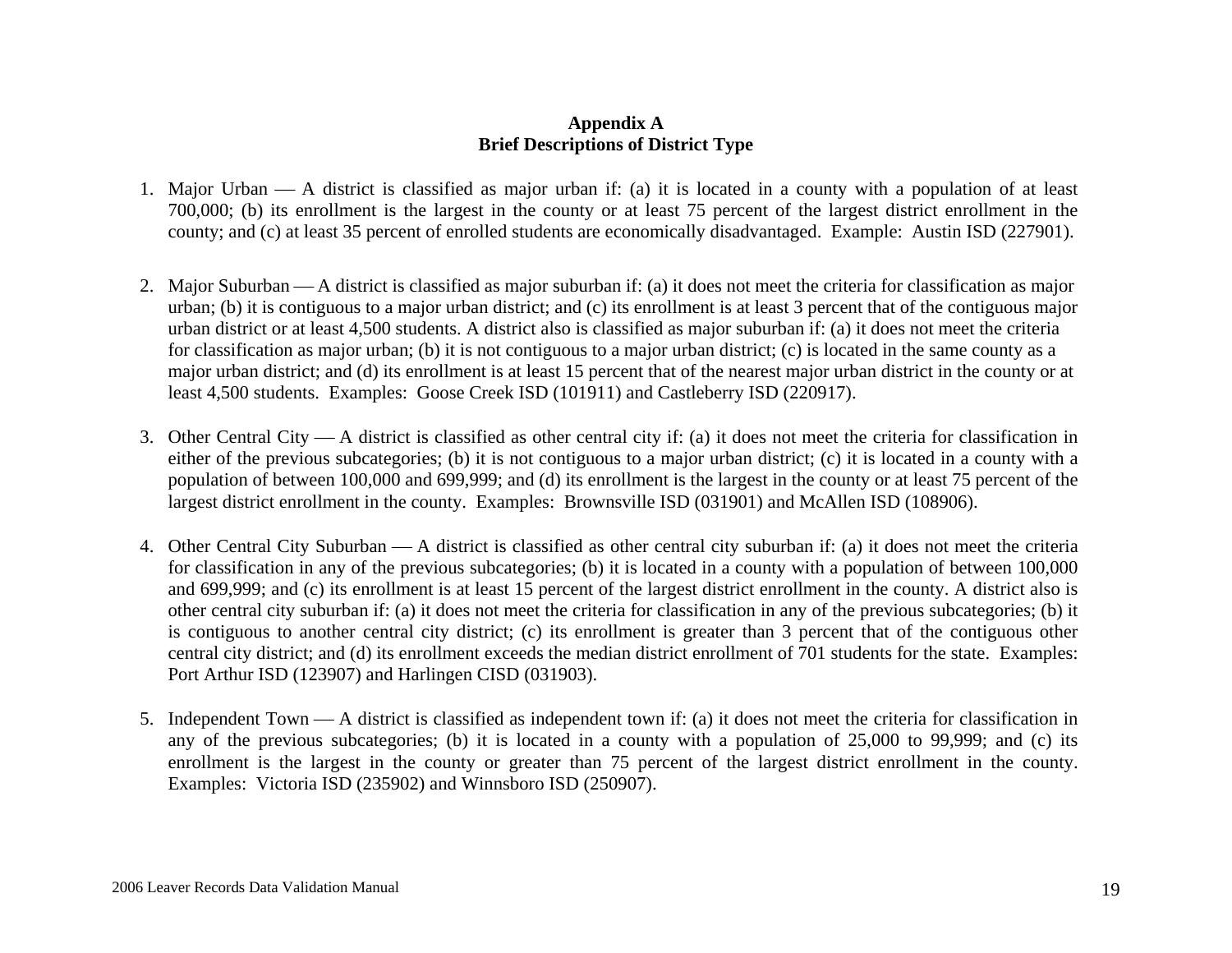- 6. Non-Metro: Fast Growing A district is classified as non-metropolitan: fast growing if: (a) it does not meet the criteria for classification in any of the previous subcategories; (b) it has an enrollment of at least 300 students; and (c) its enrollment has increased by at least 20 percent over the past five years. Example: Somerset ISD (015909).
- 7. Non-Metro: Stable A district is classified as non-metropolitan: stable if: (a) it does not meet the criteria for classification in any of the previous subcategories; and (b) its enrollment exceeds the median district enrollment for the state. Example: Crosby ISD (101906).
- 8. Rural A district is classified as rural if it does not meet the criteria for classification in any of the previous subcategories. A rural district has either: (a) an enrollment of between 300 and the median district enrollment for the state and an enrollment growth rate over the past five years of less than 20 percent; or (b) an enrollment of less than 300 students. Example: Dew ISD (081906).
- 9. Charter Open-enrollment charter schools operating within a facility of a nonprofit or government entity or an institution of higher education.